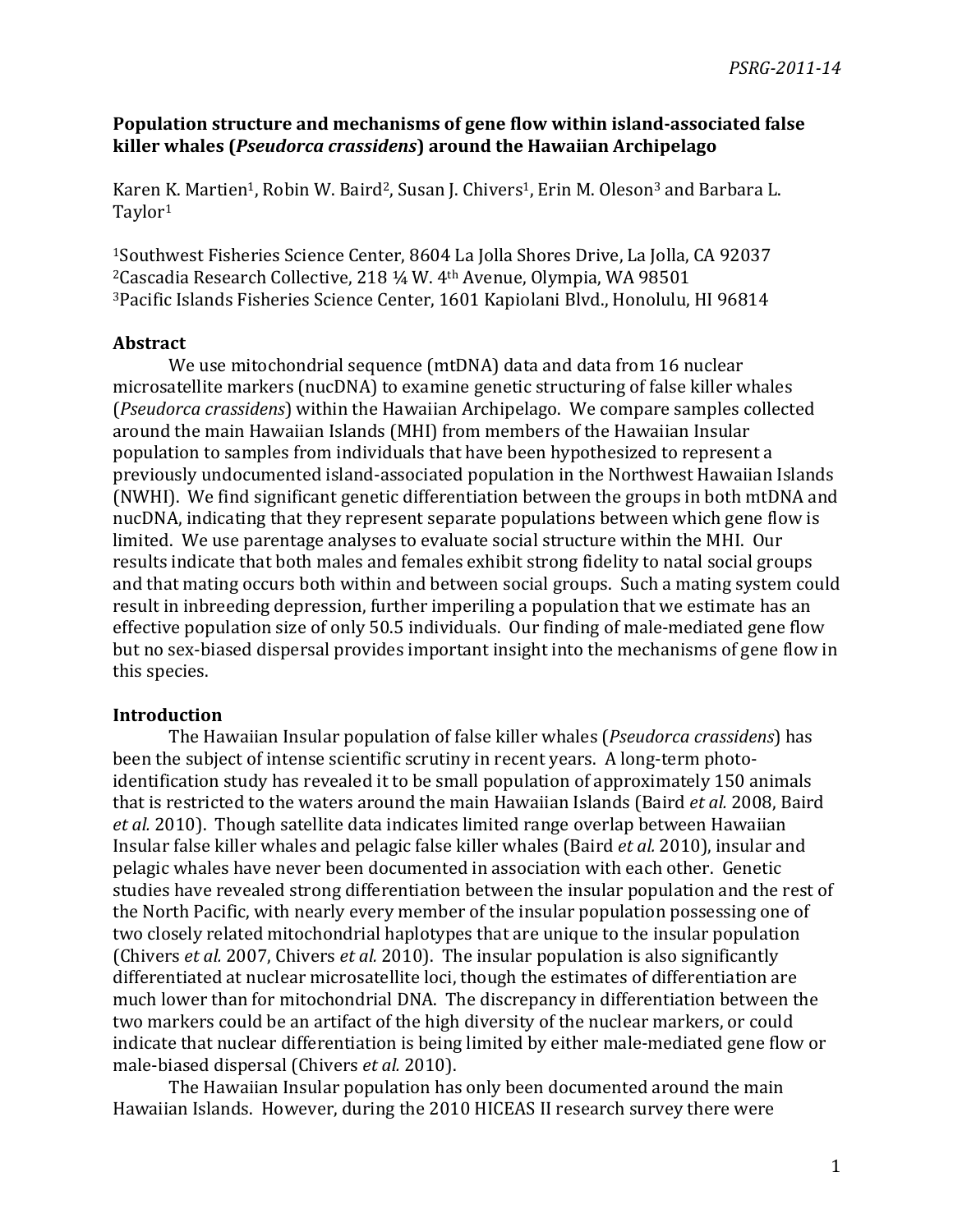sightings of false killer whales near several of the Northwest Hawaiian Islands (NWHI). As during the 2002 HICEAS cruise, few false killer whale sightings occurred in pelagic waters. Satellite tracking data from an animal tagged near Nīhoa showed the animal traveling back and forth along the islands and seamounts between Nīhoa and French Frigate Shoals for the entire 52 day duration of the track (Baird *et al.* 2011b). Photographs taken from three encounters involving the tagged animal revealed that almost half of the animals were present in two or more of the encounters (Baird *et al.* 2011b). Photo-identification data also revealed matches between these three encounters and two groups encountered off of Kaua'i in 2008. The Kaua'i animals have not been seen in association with any members of the Hawaiian Insular population, and so are not considered part of that population (Baird 2009), though it is not known whether they represent rarely encountered members of the insular population, the pelagic population, or a third, yet undefined population (Oleson *et al.* 2010). The fact that the NWHI animals match photographically to animals seen off Kaua'i two years earlier suggests that they are multi-year residents and that their range overlaps, at least spatially and perhaps temporally, with that of the Hawaiian Insular population (Baird 2009).

In addition to new data from the NWHI, recent additions to the Hawaiian Insular photo-identification catalog and new social network analyses revealed the existence of three large, distinct social groups within the population (Baird *et al.* 2011a). Analysis of sighting histories revealed differences in habitat use among the three clusters, with the sightings of individuals from cluster 2 occurring off the island of Hawai'i more frequently than expected, given the overall distribution of sightings. Based on satellite tagging data, Baird et al. (2011a) showed that individuals from cluster 1 use significantly shallower depths (median =  $608m$ ) than individuals from cluster 3 (median =  $1052m$ ). No tags were deployed on individuals from cluster 2.

We examine genetic structuring of false killer whales across different spatial scales within the Hawaiian Archipelago using data from both mitochondrial (mtDNA) and nuclear microsatellite (nucDNA) markers. We compare the NWHI island-associated individuals to the Hawaiian Insular population to determine whether the NWHI animals represent a demographically independent population of island-associated false killer whales or if they are an extension of the Hawaiian Insular population. We use parentage analysis to determine whether there is a familial basis for the social clusters within the Hawaiian Insular population and, if so, what the mechanism of gene flow is between the clusters. These analyses will improve our understanding of the rates and mechanism of gene flow among clusters within the Hawaiian Insular population and provide an appropriate context for interpreting the levels of differentiation between the Hawaiian Insular population and the NWHI island-associated animals.

## **Methods**

#### *Sample\*collection*

Our study includes biopsy samples collected from two distinct areas of the Hawaiian Archipelago: the Main Hawaiian Islands (MHI) and the eastern portion of the Northwest Hawaiian Islands (NWHI; Figure 1). Samples from the MHI were collected between 2000 and 2010. Most of these samples were collected as part of the photo identification study conducted by Baird et al. (2008), while the remainder were collected opportunistically by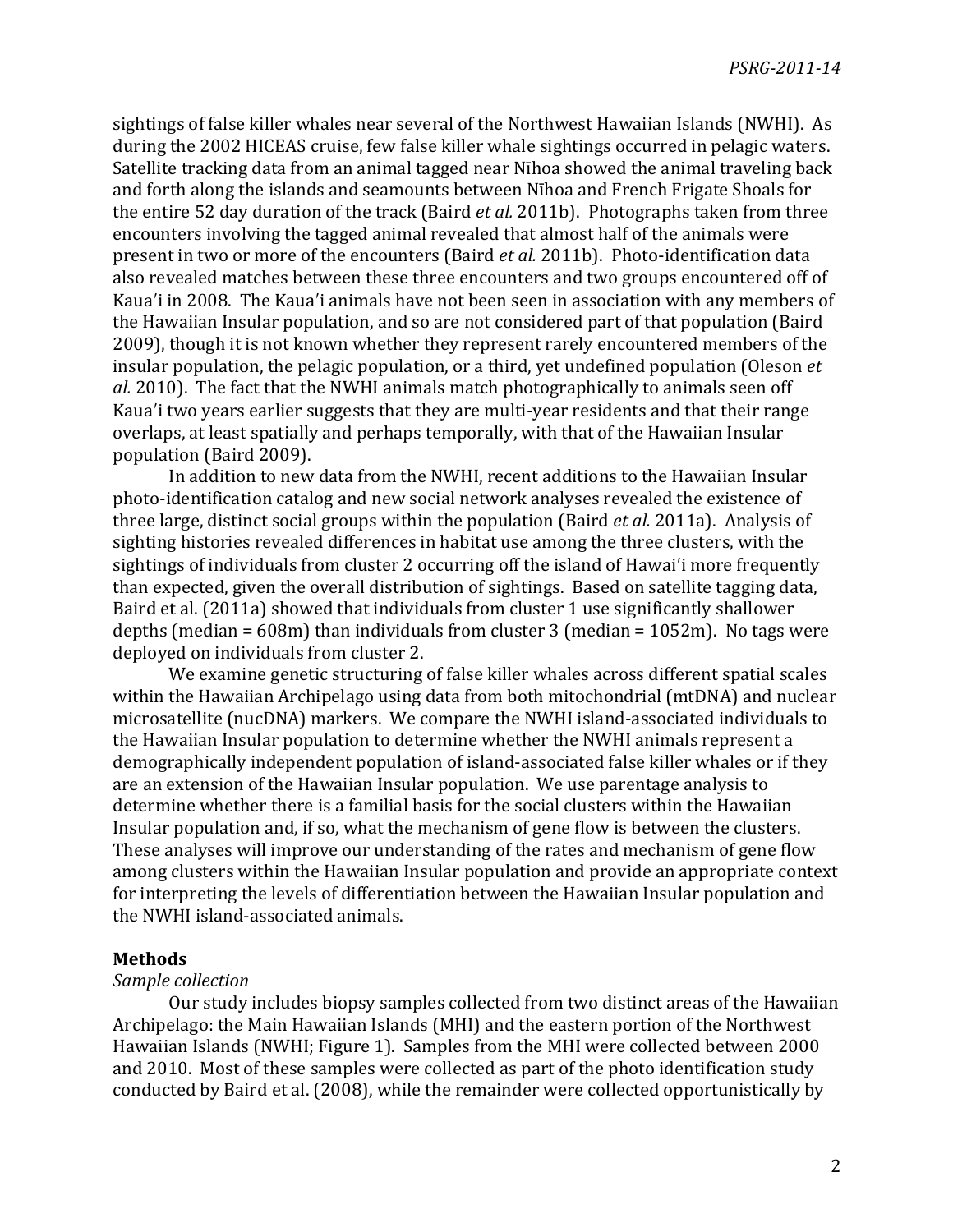other researchers. All samples in our MHI stratum were collected from animals that have been identified as members of the Hawaiian insular population in analyses of photoidentification and association pattern data (Baird *et al.* 2008, Baird 2009).



*Figure\*1.\*\*Map\*showing\*the\*locations\*of\*samples\*included\*in\*this\*study.\*\*Samples\*were\* stratified\*into\*main\*Hawaiian\*Islands\*(MHI;\*gray\*circles)\*and\*Northwest\*Hawaiian\*Islands\* (NWHI; black symbols). Sample sizes (n) are given for the mtDNA/nucDNA data sets. The* encounters within the NWHI are labeled according to the date they occurred. The three *encounters marked by triangles were identified by Baird et al. (2011b) as representing a previously\*undocumented\*island%associated\*population.\*\*The\*400m,\*1000m,\*and\*4000m\*depth\* contours\*are\*shown\*in\*gray.\*\*The\*black\*line\*shows\*the\*boundary\*of\*the\*Papahānaumokuākea\* Marine\*National\*Monument*

Samples from the NWHI were collected in 2010 during the Southwest Fisheries Science Center (SWFSC) and Pacific Islands Fisheries Science Center (PIFSC) HICEAS II research survey. During the cruise there were eleven encounters with false killer whales within the Hawaiian EEZ, seven of which yielded biopsy samples (Baird *et al.* 2011b). However, we restricted our analyses to the four encounters that occurred in the eastern portion of the Papahānaumokuākea Marine National Monument (henceforth referred to as the Monument). Photo-identification and satellite tagging data suggested that three of these encounters, which occurred Sep. 26, Oct. 20, and Oct. 21, involved animals representing a NWHI island-associated population similar to the Hawaiian Insular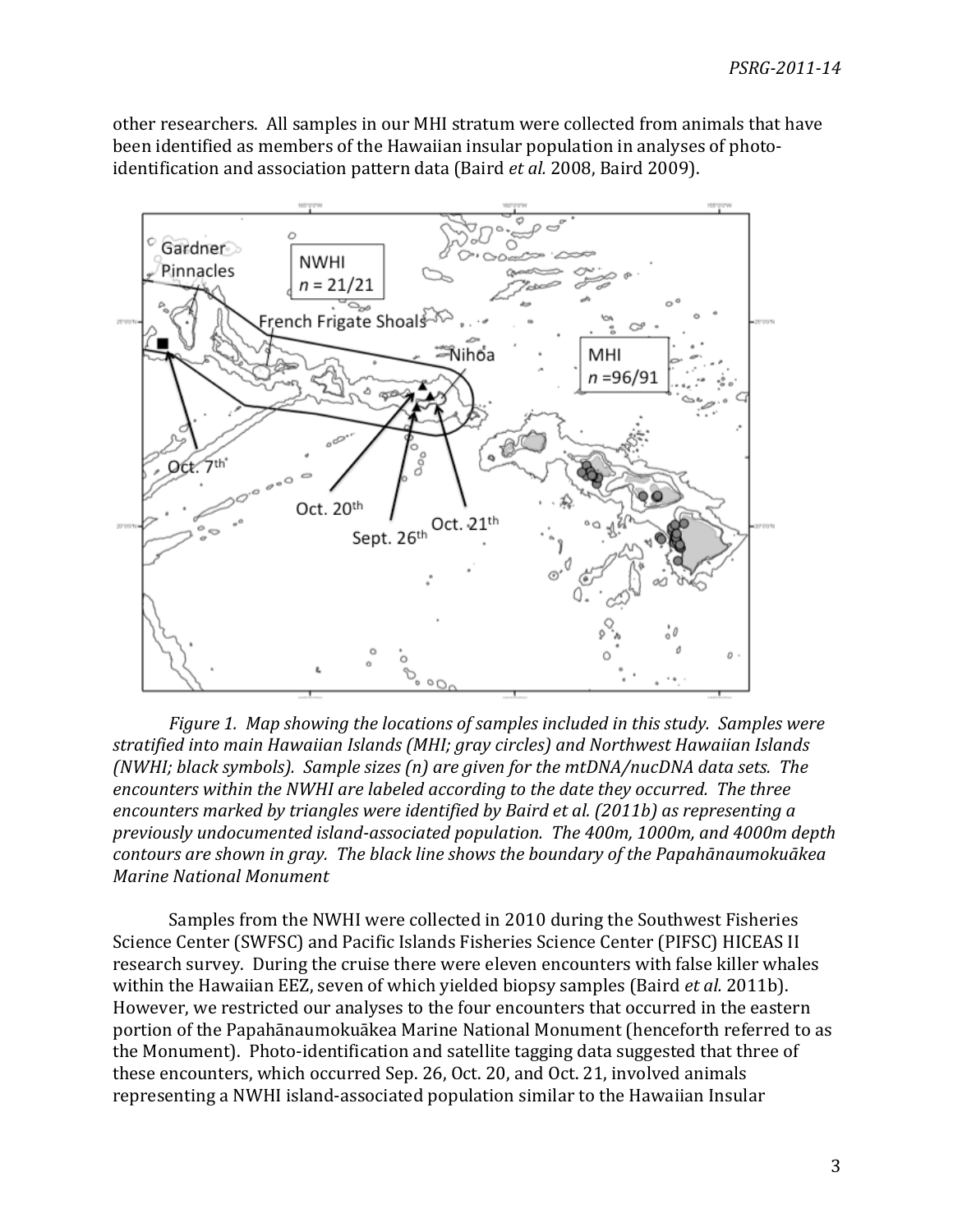population (Baird *et al.* 2011b). The fourth encounter occurred on Oct. 7, 84 km southwest of Gardner Pinnacles, and did not include any individuals that matched photographically to any other encounter. However, preliminary analyses revealed these animals to possess a haplotype identified by Chivers et al. (2007, 2010) as characteristic of the Hawaiian Insular population. Thus, we included these animals as possible members of an island-associated population. All other samples collected during the HICEAS II cruise, including three collected within the Monument boundary near Midway that possessed pelagic haplotypes, were excluded from our analyses. Analyses involving the full set of HICEAS II samples are presented by Chivers et al. (2011).

All samples were preserved frozen or in a 20% dimethylsulphoxide solution saturated with NaCl (Amos and Hoelzel 1991, Amos 1997) and archived in the SWFSC Marine Mammal and Turtle Molecular Research Sample Collection (http://swfsc.noaa.gov/PRD-TissueCollection).

## *mtDNA\*sequencing*

The 5' end of the hypervariable mtDNA control region was amplified from extracted genomic DNA (sodium chloride protocol: Miller *et al.* 1988, Qiagen DNeasy Blood and Tissue Kit #69505; lithium chloride protocol: Gemmell and Akiyama 1996) using the polymerase chain reaction (PCR) and then sequenced using standard techniques (Saiki *et*) *al.* 1988, Rosel *et al.* 1994). DNA was amplified using a 25μl reaction of 1μl DNA, 18μl of water, 2.5 µl of buffer [10mM Tris-HCl (pH 8.3), 50 mM KCl, 1.5 µl of 10 mM dNTP], 0.75 µl of each 10  $\mu$ M primer, and 0.5 units of Taq DNA polymerase. The PCR cycling profile consisted of 90 °C for 2.5 min, followed by 35 cycles of 94 °C for 50 sec, an annealing temperature of 60 °C for 50 sec, and 72 °C for 1.5 min, then a final extension of 72 °C for 5 min. The sequence was generated in two parts. For the first segment, we used primers H16498 (5'-CCTGAAGTAAGAACCAGATG-3') (Rosel *et al.* 1994) and L15829 (5'-CCTCCCTAAGACTCAAGG-3') (developed at the SWFSC), and for the second segment, we used primers H497 (5'-AAGGCTAGGACCAAACCT-3') and L16218 (5'-TGGCCGCTCCATTAGATCACGAGC-3') (both developed at the SWFSC). The light and heavy strands of the amplified DNA product for each specimen were sequenced independently as mutual controls using standard four-color fluorescent protocols on the Applied Biosystems Inc. (ABI, Foster City, CA) model 377, 3100 and 3730 sequencers. The second segment of approximately 573 base pairs included an approximately 20-base-pair section of overlap with the first 395 base pairs of the control region to ensure all sequences were complete. The final sequences were 947 base pairs long and were aligned using SEQED, version 1.0.3 (ABI) and Sequencher software (versions 4.1 and 4.8; Gene Codes, Ann Arbor, MI).

## *Microsatellite\*genotyping\*and\*genetic\*sexing*

Samples were genotyped using microsatellite DNA primers for 16 dinucleotide loci: D12t derived from beluga whales (*Delphinapterus leucas*) (Buchanan *et al.* 1996), EV1t and EV14t derived from sperm whales (*Physeter macrocephalus*) and EV94t derived from humpback whales (*Megaptera novaenglia*) (Valsecchi and Amos 1996), KWM2at, KWM2b, KWM12at derived from killer whales (*Orcinus orca*) (Hoelzel *et al.* 1998), SW19t derived from sperm whales (Richard *et al.* 1996), SL125t and SL1026t derived from spinner dolphins (*Stenella longirostris*) (Galver 2002), and TexVet5t (Rooney *et al.* 1999), Ttr11,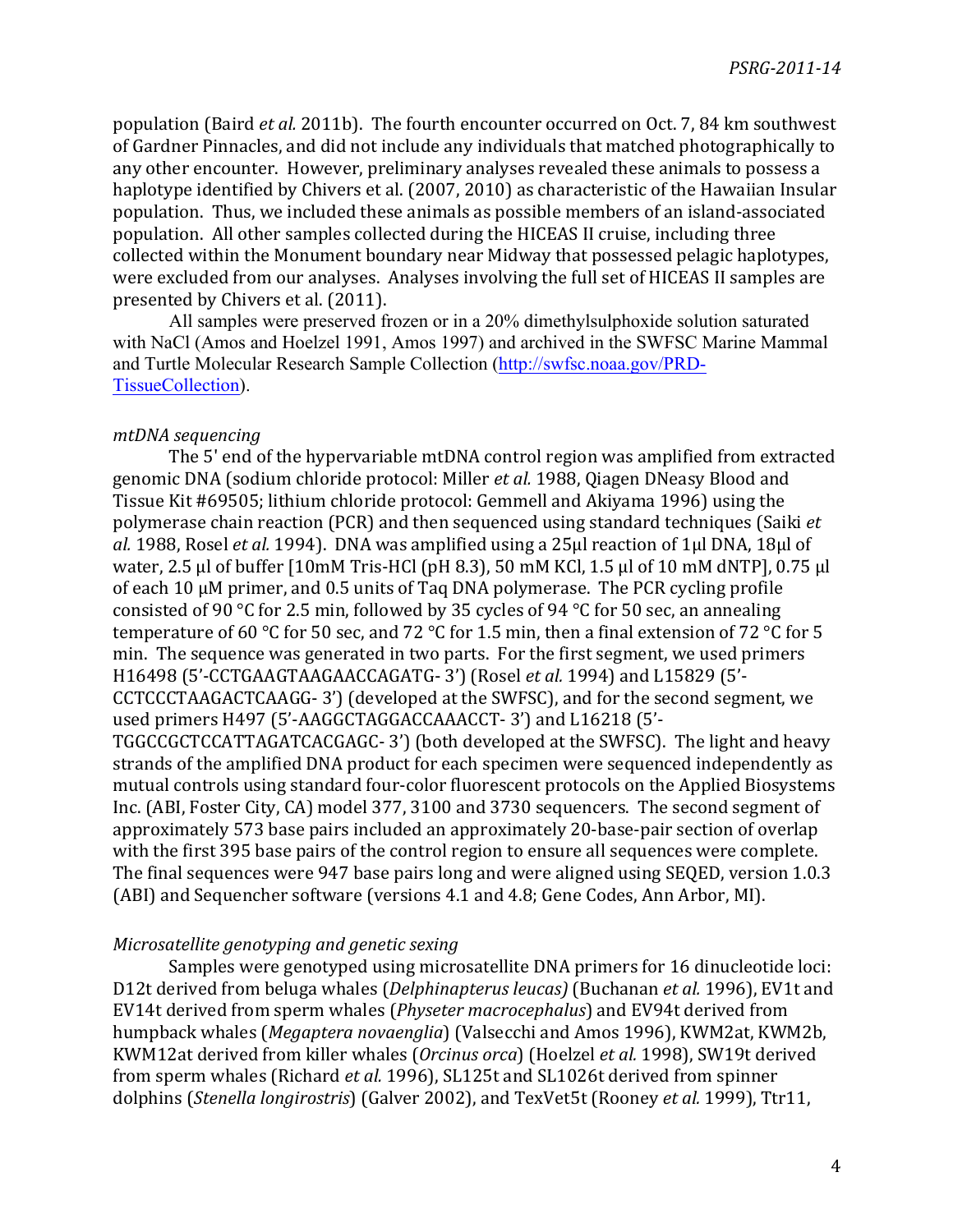Ttr34, Ttr48, Ttr58 and TtrRC11 (Rosel *et al.* 2005) derived from common bottlenose dolphins (*Tursiops truncatus*). Extracted DNA was amplified using the PCR in 25 µl reactions containing 1  $\mu$ l (approximately 5-50 ng) genomic DNA, 18.25  $\mu$ l water, 2.5  $\mu$ l of buffer [10mM Tris-HCl (pH 8.3), 50 mM KCl, 1.5 mM MgCl<sub>2</sub>], 0.75 µl of each 10µM primer, 1.5 µl 10mM dNTP and 0.5 units of *Tag* DNA polymerase. The PCR thermal cycling profile for these primers was 90 °C for 2.5 min, followed by 35 cycles of 94 °C for 45 sec, 1 min at annealing temperature, and 72 °C for 1.5 min, then a final extension of 72 °C for 5 min. The optimal annealing temperatures were 48 °C for KWM2at and KWM2b, 50 °C for KWM12at, 54 °C for EV14t, 55 °C for D12t, EV1t, EV94t, SL125t, SL1026t, SW19t, TexVet5t, Ttr11 and TtrRC11, 57 °C for Ttr34 and Ttr48, and 60 °C for Ttr58.

Size and purity of the amplicon were assessed electrophoretically. Genotype data were generated on ABI genetic analyzers (models 3100 and 3730) using a commercial internal lane standard (ROX500®; PE Applied Biosystems Inc.). ABI's GENEMAPPER (version 4.0) software was used to make preliminary allele fragment size 'calls.' GENEMAPPER's calls were reviewed and edited independently by two trained genotypers. The two genotypers compared their calls and resolved any discrepancies before the calls were finalized. Data generated on the ABI 3100 were normalized from runs of a set of samples on the ABI 3730 using the program Allelogram (Morin *et al.* 2009). The size of each allelic pair for each locus constituted the raw data for analyses.

Samples were genetically sexed using the zinc finger (ZFX and ZFY) genes. Prior to 2005, sex determinations were completed according to Fain and LeMay (1995). After 2005, a Real-Time PCR (Stratagene) assay was used as described in Morin et al. (Morin *et*) *al.* 2005).

## *Data\*QA/QC*

We adhered to the nuclear data quality assurance and quality control  $(QA/QC)$ protocol described by Morin et al. (2010). Samples that were missing data for >25% of the markers, were homozygous at nine or more loci or could not be consistently replicated. were deemed to be of poor quality and removed from the data set. Loci were tested for evidence of allelic dropout and null alleles using the program MICROCHECKER (version 2.2.3)(Van Oosterhout *et al.* 2004).

Deviation from Hardy-Weinberg equilibrium (HWE) was assessed for each microsatellite locus using GENEPOP version 4 (Rousset 2008). Both exact tests of HWE (Guo and Thompson 1992) and tests for heterozygote deficiency (Raymond and Rousset 1995) were conducted. The same software was used to evaluate linkage disequilibrium for each pair of loci using Fisher's method and the Markov chain method. All HWE and linkage disequilibrium tests were conducted using program defaults for the Markov chain parameters (1,000 dememorization steps, 100 batches, 1,000 iterations per batch). Fisher's method (Fisher 1935) was used to combine *P*-values across strata to calculate a global *P*-value for each locus (HWE) or locus pair (linkage disequilibrium). The jackknife procedure described in (Morin *et al.* 2010) was used to identify samples that were highly influential in deviations from HWE. Genotypes that had log-odds larger than two were removed from the data set.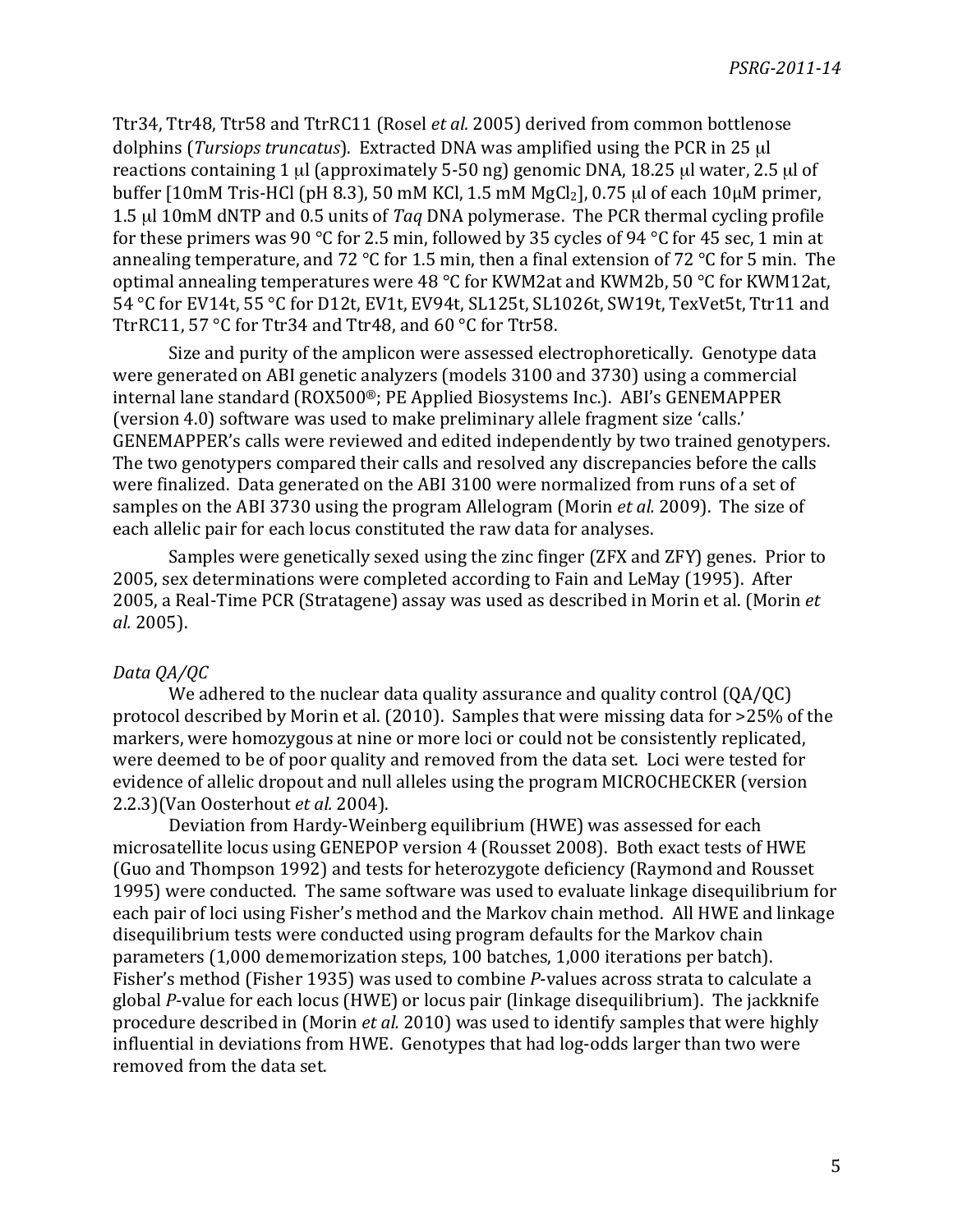We used the program Cervus 3.0.3 (Kalinowski *et al.* 2007) to examine our ability to discriminate unique individuals using our microsatellite data set. We calculated both the probability that two randomly chosen individuals would possess the same multi-locus genotype (PI) and the probability that full-siblings would share the same genotype (PIsibs). Pairs of samples that matched in sex, mtDNA haplotype, and microsatellite genotype were considered duplicate samples from the same individual and only one sample was retained in the dataset. The program DROPOUT (McKelvey and Schwartz 2005) was used to identify additional pairs of samples whose genotypes differed at four or fewer loci and therefore could represent duplicate samples with genotyping errors.

All samples with unique haplotypes (i.e., not present in any other sample) were resequenced two or more times to confirm the sequence. We reviewed the haplotype data published by Chivers et al. (2007) to ensure data quality. In cases where the sequences published by Chivers et al. were uncertain, we re-sequenced samples.

#### *Genetic\*diversity*

We used ARLEQUIN, version 3.5.1.2 (Excoffier *et al.* 2005) to calculate the haplotypic diversity  $(h)$  and nucleotide diversity  $(\pi)$  in the mtDNA dataset. We also used ARLEQUIN to calculate Tajima's D (Tajima 1989) and Fu's  $F_s$  (Fu 1997) in order to look for evidence of population expansion or bottlenecks. We used the program FSTAT (Goudet 2001) to calculate allelic richness (based on a minimum sample size of 20), number of alleles per locus and observed heterozygosity within the nucDNA dataset.

#### *Population\*differentiation*

We used *F*-statistics and tests for differences in alleles frequencies to examine population structure at two different scales within the Hawaiian Archipelago. We first stratified our samples according to whether they were collected in the MHI or the NWHI. We conducted these tests both with and without the NWHI samples collected on Oct. 7<sup>th</sup> because it is unclear whether these individuals are part of the same population as the other NWHI individuals in our sample set. Second, we examined genetic structuring within the MHI by stratifying samples according to the three large social clusters identified by Baird et al. (2011a). Baird et al.'s analyses also identified four small (between 2 and 16 individuals) peripheral social clusters, at least some of which are likely artifacts of the small number of observations for the animals contained in those clusters (Baird *et al.* 2011a). We therefore treated the social cluster affiliation of samples from those four clusters as unknown.

For each stratification, we used the  $\chi^2$  permutation test implemented in the R package eiaGenetics (available upon request) to test for differences in haplotype frequencies within the mtDNA data and allele frequencies in the nucDNA data. We used three *F*-statistics to estimate genetic differentiation between populations. For both data sets, we calculate Weir and Cockerham's (1984)  $\theta$ , which we henceforth refer to as  $F_{ST}$ following standard convention. For the mtDNA, we also calculated  $\Phi_{ST}$  (Excoffier *et al.* 1992), which takes into account the evolutionary distances between haplotypes. For the nuclear data set, we calculated *F*'<sub>ST</sub> (=θ/θ<sub>max</sub>)(Hedrick 2005, Meirmans 2006). *F*'<sub>ST</sub> corrects for within-population diversity, making it more appropriate for making demographic inferences than  $\theta$  (Meirmans and Hedrick 2011). All *F*-statistics were calculated using the R package eiaGenetics.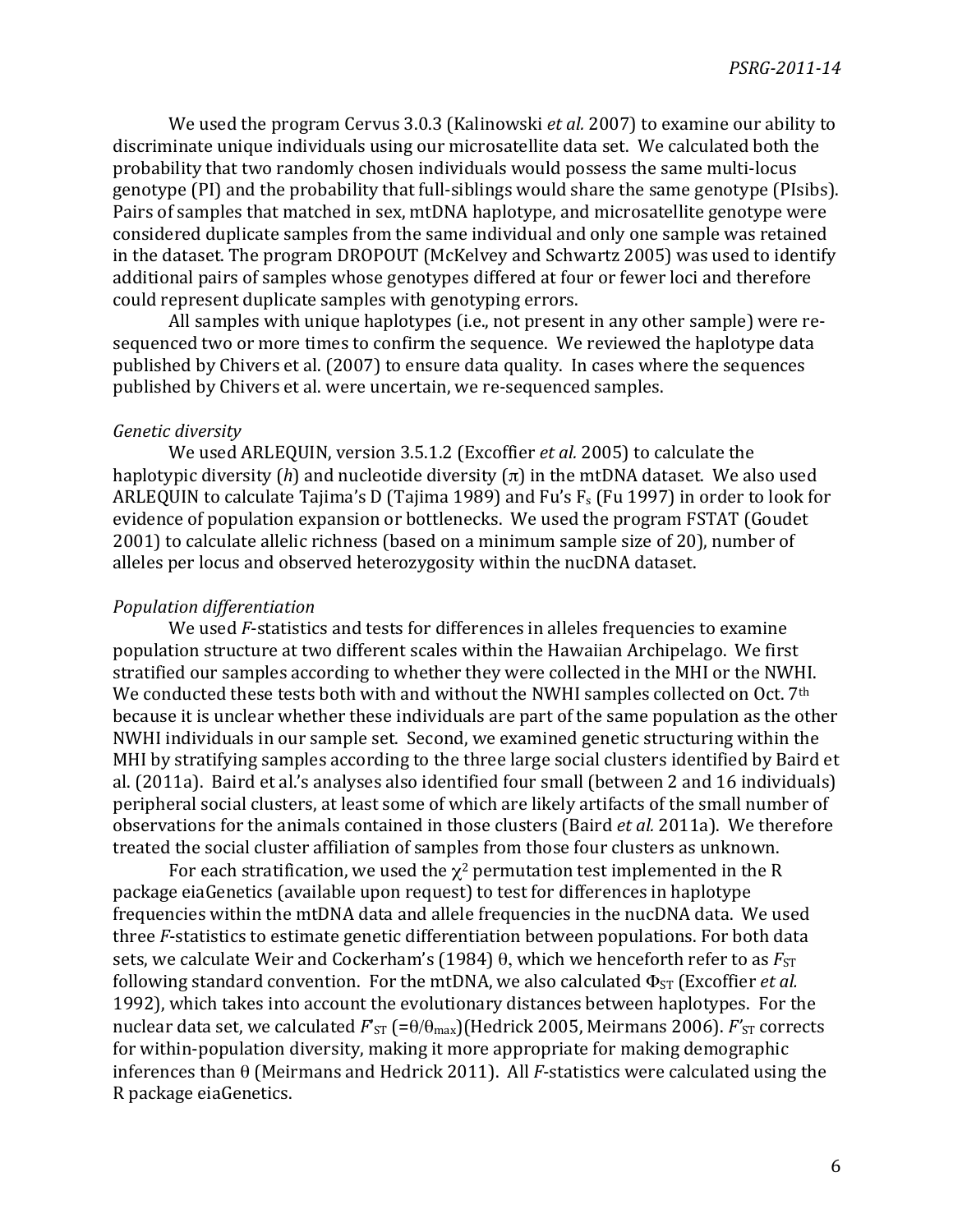We tested for evidence of sex-biased dispersal in the microsatellite data set using the biased dispersal test of FSTAT (Goudet 2001, Goudet *et al.* 2002). We examined differences between males and females with respect to mean and variance of assignment indices,  $F_{\text{IS}}$ ,  $F_{\text{ST}}$ , relatedness, and within-group gene diversity ( $H_{\text{S}}$ ) and assessed significance through 1,000 permutations. This tests looks for differences between the sexes in the number of immigrants present in the sample. It cannot detect male-mediated gene flow, i.e., gene flow due to inter-group mating without dispersal.

We looked for first generation migrants between our MHI and NWHI strata using the program GeneClass2 (Piry *et al.* 2004). We used the assignment criterion of Paetkau et al. (1995) to calculate the likelihood of each sample having originated in each population and assessed the significance of those likelihoods using Paetkau et al.'s (2004) re-sampling method. We used L home as the likelihood value, as it is possible that some individuals could have originated in unsampled source populations. For all analyses, we set the default frequency for missing alleles at 0.01, performed 1,000 re-sampling events, and set the type I error rate to 0.01 as recommended by Piry et al. (2004).

#### *Parentage\*analyses*

We used Cervus 3.0.3 (Kalinowski *et al.* 2007) to identify putative parent-offspring pairs in our dataset. Cervus uses a maximum likelihood approach to identify putative parent-offspring pairs. It uses a simulation to determine critical values for the test statistic in order to ensure that all parent-offspring pairs it identifies meet a user-specific confidence level. We set the confidence level in our simulations at 95%. We specified the proportion of loci typed as 0.966 to match our actual dataset, and set the genotyping error rate at 0.01. We set the proportion of candidate parents sampled at 0.4, but examined sensitivity of the results to this parameter by re-running the analysis at 0.1. We ran paternity and maternity analyses separately. When attempting to identify parents for individuals sampled from the MHI, we calculated the population allele frequencies based only on MHI samples, and vice versa when assigning parents to NWHI individuals. In each case, individuals from both populations were included in the list of candidate parents.

In most cases Cervus was unable to resolve which member of a parent-offspring pair is the parent and which is the offspring. We therefore attempted to determine relative ages of individuals based on photographic data and sighting dates. Using the long-term photoidentification catalog (Baird *et al.* 2008), individuals were classified into stages (adults, sub-adults, or juveniles) based on markings on the dorsal fin, relative size in photographs, the number of years that have passed since they were first identified, and whether they have been observed with a small calf in close proximity. Mother/calf relations were only assigned when photos clearly showed a calf in infant position relative to the identified mother during surfacing. Individuals are given a designator in the catalog when they have sufficient markings to be identifiable from photographs, which typically requires acquisition of body scars or notches on the dorsal fin. Dorsal fin notch acquisitions or changes for this population have been estimated to occur on average every 6.9 to 8.8 years (Baird *et al.* 2008), thus individuals with notches are typically a year or more of age when they are first cataloged. An individual was deemed an adult once eight years had passed since it was first identified (either genetically or photographically). If eight years had not passed since it was first identified, all photographs of the individual when other individuals were visible in the photo were assessed to determine relative size (e.g., whether the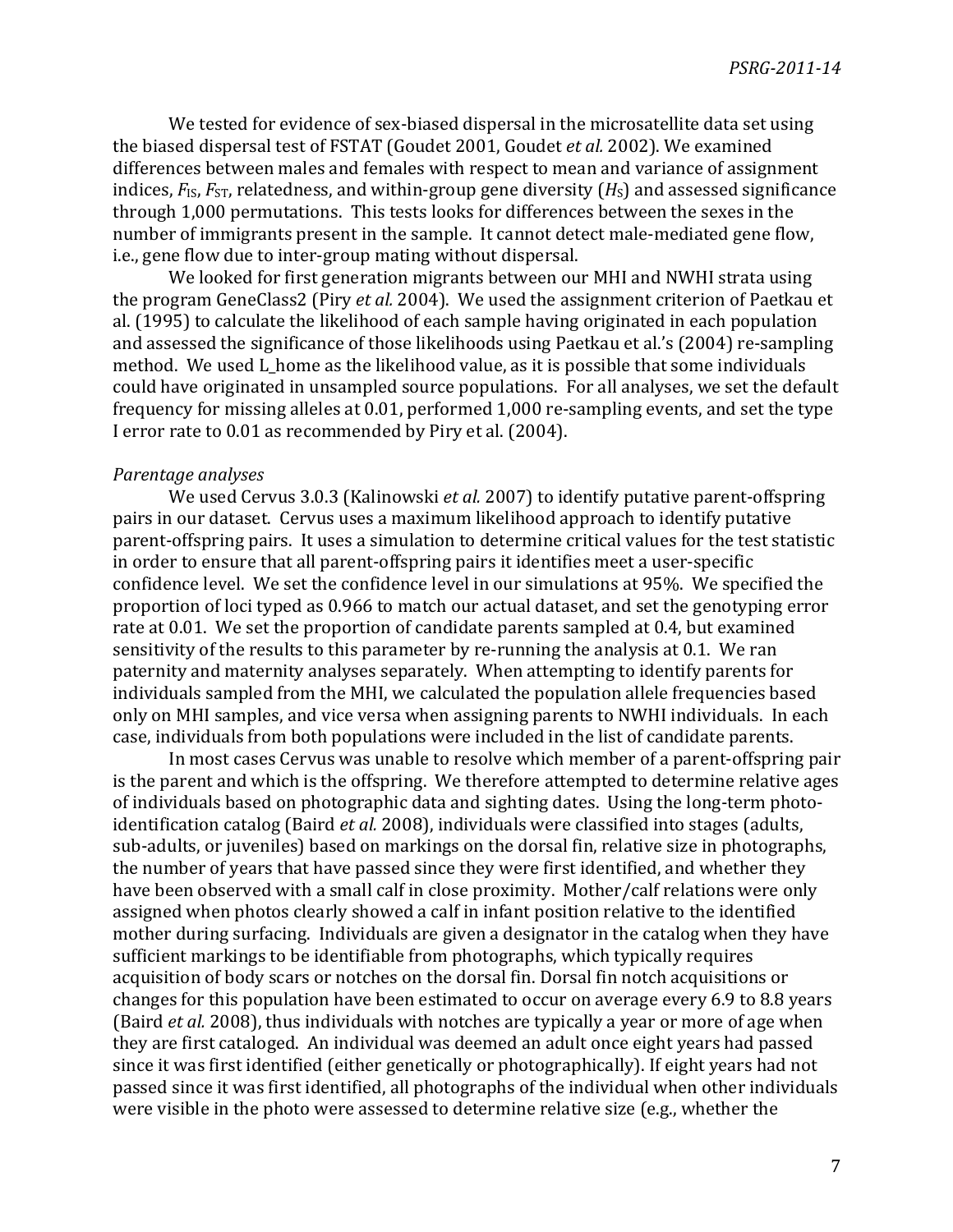individual was approximately the same size as other known adults or smaller indicating it may be a sub-adult or juvenile). Given the slow acquisition of notches, the number of notches on the dorsal fin were also taken into account, with individuals with few or no notches and small relative size categorized as juveniles.

### *Effective\*population\*sizes*

We estimated the effective population size  $(N_e)$  of different strata with the program LDNe (Waples 2006, Waples and Do 2008), which uses estimates of linkage disequilibrium (LD) to infer  $N_e$ . To investigate how estimated  $N_e$  varies across different levels of population structure and social structure, we estimated  $N<sub>e</sub>$  for five different strata: the entire Hawaiian Archipelago, the MHI, and the three social clusters identified by Baird et al. (2011a) within the MHI. We examined the effects of sample size on the estimates of  $N_e$  by subsampling from the original dataset. Within each stratum, we drew subsamples ranging in size from 10 to the actual number of samples in that stratum. We repeated the subsampling ten times for each subsample size and calculated the harmonic mean  $N_e$  from the ten replicate subsamples. MHI social cluster 2 was not included in the subsampling due to small sample size  $(n=11;$  Table 2).

### **Results**

## *Data\*QA/QC*

The probability of identity for our nucDNA dataset was  $1.95x10^{-17}$  for unrelated individuals and  $4.4x10^{-7}$  for full-siblings, indicating that the microsatellite loci were adequate for identifying unique individuals. After duplicate and poor-quality samples were excluded, there remained 112 samples (91 from the MHI and 21 from the NWHI) in the nucDNA dataset and 117 samples (96 from the MHI and 21 from the NWHI) in the mtDNA dataset.

Both the probability test and the test for heterozygote deficiency showed that marker D12t deviated significantly from HWE within the MHI stratum, but not in the NWHI stratum. No other loci exhibited significant departures from HWE, nor did the MHI depart significantly from HWE when we combined p-values across markers. When we stratified the data into MHI and NWHI and then used Fisher's method to combine p-values across strata, twelve pairs of loci were found to be in linkage disequilibrium, and the global pvalue across locus pairs was statistically significant. This result is not surprising given the strong social structure within the MHI (see below). However, when we examined linkage disequilibrium separately in each of the three MHI social groups and the NWHI and then combined across strata, only four pairs of loci showed linkage disequilibrium and the global test across loci was non-significant. No loci showed evidence of null alleles or allelic dropout. No samples were identified as outliers in the HWE jackknife analysis.

Re-sequencing of samples revealed errors in the Chivers et al. (2007) sequences and resulted in the elimination of two of the haplotypes (haplotypes 3 and 4) identified by Chivers et al. from the Hawaiian Insular population. The numbers assigned to those haplotypes were not re-used.

#### *Genetic\*diversity*

We detected four haplotypes in the mtDNA data set (Table 1), three of which correspond to haplotypes 1, 2, and 5 identified by Chivers et al. (2007, 2010). The fourth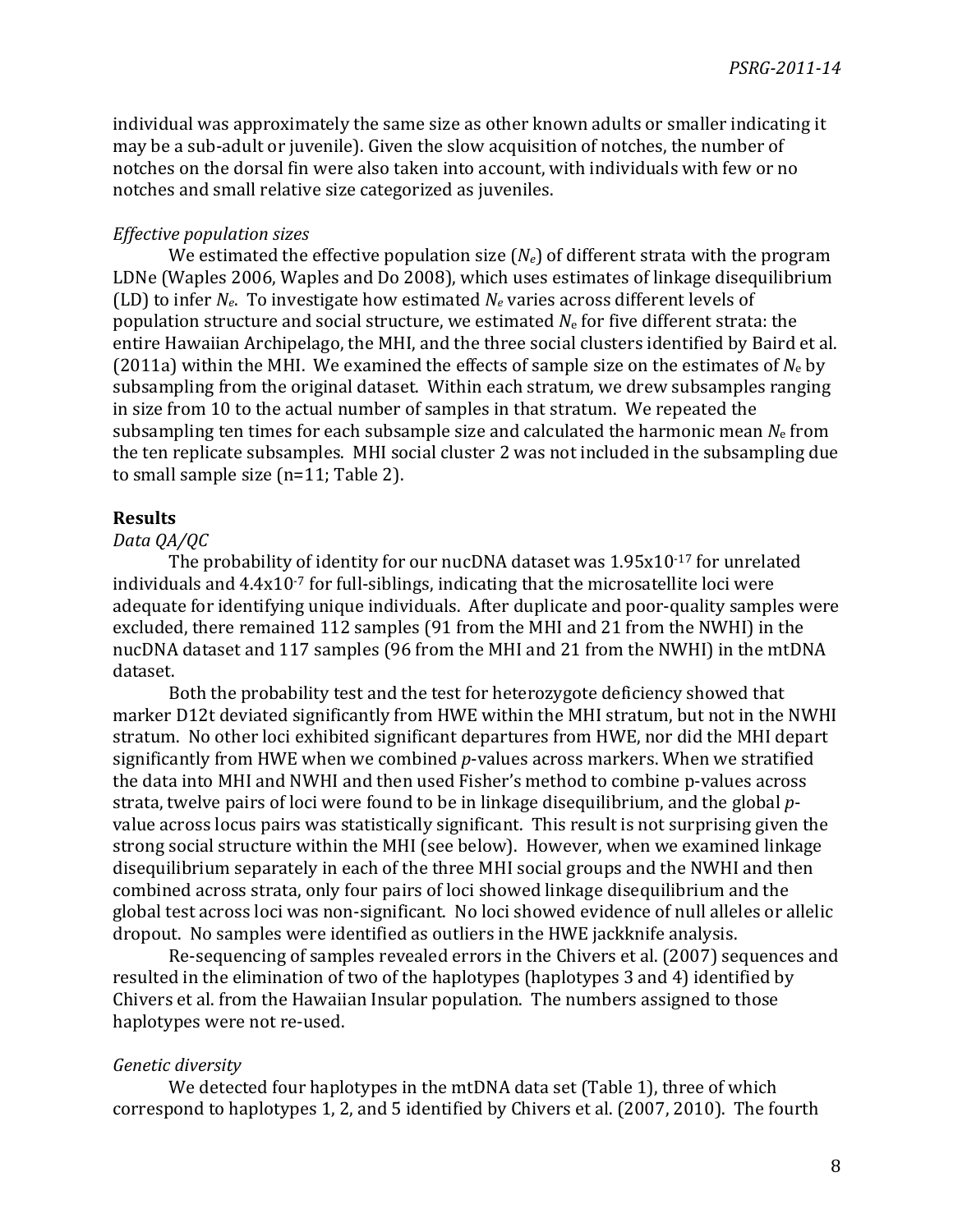haplotype was a new haplotype that differed from haplotype 1 by a single transition. It was designated haplotype 31. Haplotype 1 was most common, with frequencies of 0.760 in the MHI and 0.955 in the NWHI. Haplotype 2 was restricted to the MHI, where it had a frequency of 0.229. Haplotype 2 was not detected in any individuals from social cluster 3  $(Table 3)$ .

Haplotypes 5 and 31 were each only detected in a single individual. The individual with haplotype 31 was sampled twice in the NWHI, once on Sept. 26 and again on Oct. 21. The individual with haplotype 5 was only encountered once, in 2005, off the coast of Hawai'i Island. It was photographed and entered into the Hawaiian Insular photo identification catalog, but has not been seen again. Haplotype 5 is divergent from the other three haplotypes in our data set and has also been detected in animals sampled off of northern Australia (Chivers *et al.* 2010).

| Tubic 1. Huptorype proguencies in the structure |    |           |    |  |    |  |  |  |  |
|-------------------------------------------------|----|-----------|----|--|----|--|--|--|--|
|                                                 |    | Haplotype |    |  |    |  |  |  |  |
| <b>Stratum</b>                                  | n  |           |    |  | 31 |  |  |  |  |
| <b>NWHI</b>                                     | 21 | 20        |    |  |    |  |  |  |  |
| <b>MHI</b>                                      | 96 | 73        | 22 |  |    |  |  |  |  |
| Social cluster 1                                | 30 | 17        | 13 |  |    |  |  |  |  |
| Social cluster 2                                | 12 | h         |    |  |    |  |  |  |  |
| Social cluster 3                                | 23 | 23        |    |  |    |  |  |  |  |

*Table\*1.\*\*Haplotype\*frequencies\*in\*the\*strata.*

Both haplotypic and nucleotide diversity were low in the mtDNA data set (Table 2). We detected greater diversity in the nucDNA data set, with heterozygosity around 0.74. The number of alleles per locus ranged from 5.75 to 7.63. Both Tajima's D and Fu's  $F_s$  for the mtDNA data set were non-significant ( $p$ -value  $> 0.05$ ) in both the NWHI and MHI.

*Table 2. Summary diversity statistics for the different strata: n = sample size, k = number of alleles/haplotypes per locus, h = haplotypic diversity,*  $\pi$  *= nucleotide diversity, H<sub>o</sub> = observed heterozygosity, and A<sub>r</sub> = allelic richness, based on a minimum sample size of 20. Due to its* dependence on sample size, allelic richness was not calculated within the social clusters.

|                  |    |   | mtDNA    |          |    |      | nucDNA |                |
|------------------|----|---|----------|----------|----|------|--------|----------------|
| <b>Stratum</b>   | n  | K | h        | π        | n  | K    | $H_0$  | Ar             |
| <b>NWHI</b>      | 21 |   | 0.095    | 0.0001   | 21 | 6.88 |        | 0.735 6.814375 |
| MHI              | 96 | 3 | 0.373    | 0.0009   | 91 | 7.63 |        | 0.745 6.432375 |
| Social cluster 1 | 30 | 2 | 0.508    | 0.0011   | 30 | 6.50 | 0.732  |                |
| Social cluster 2 | 12 | 3 | 0.621    | 0.0018   | 11 | 5.75 | 0.743  |                |
| Social cluster 3 | 23 |   | $\theta$ | $\theta$ | 23 | 6.38 | 0.745  |                |

## *Population\*structure*

MHI vs. NWHI – We found significant genetic differentiation between the MHI and NWHI in both the nucDNA ( $F_{ST} = 0.031$ ,  $F'_{ST} = 0.121$ ,  $\chi^2$  *p*-value < 0.001) and mtDNA ( $F_{ST} = 1.031$ ) 0.101,  $\phi_{ST}$  = 0.092,  $\chi^2$  *p*-value = 0.001) datasets. When we excluded samples from the encounter on Oct.  $\overline{7}$  from the NWHI, differentiation was slightly lower, though still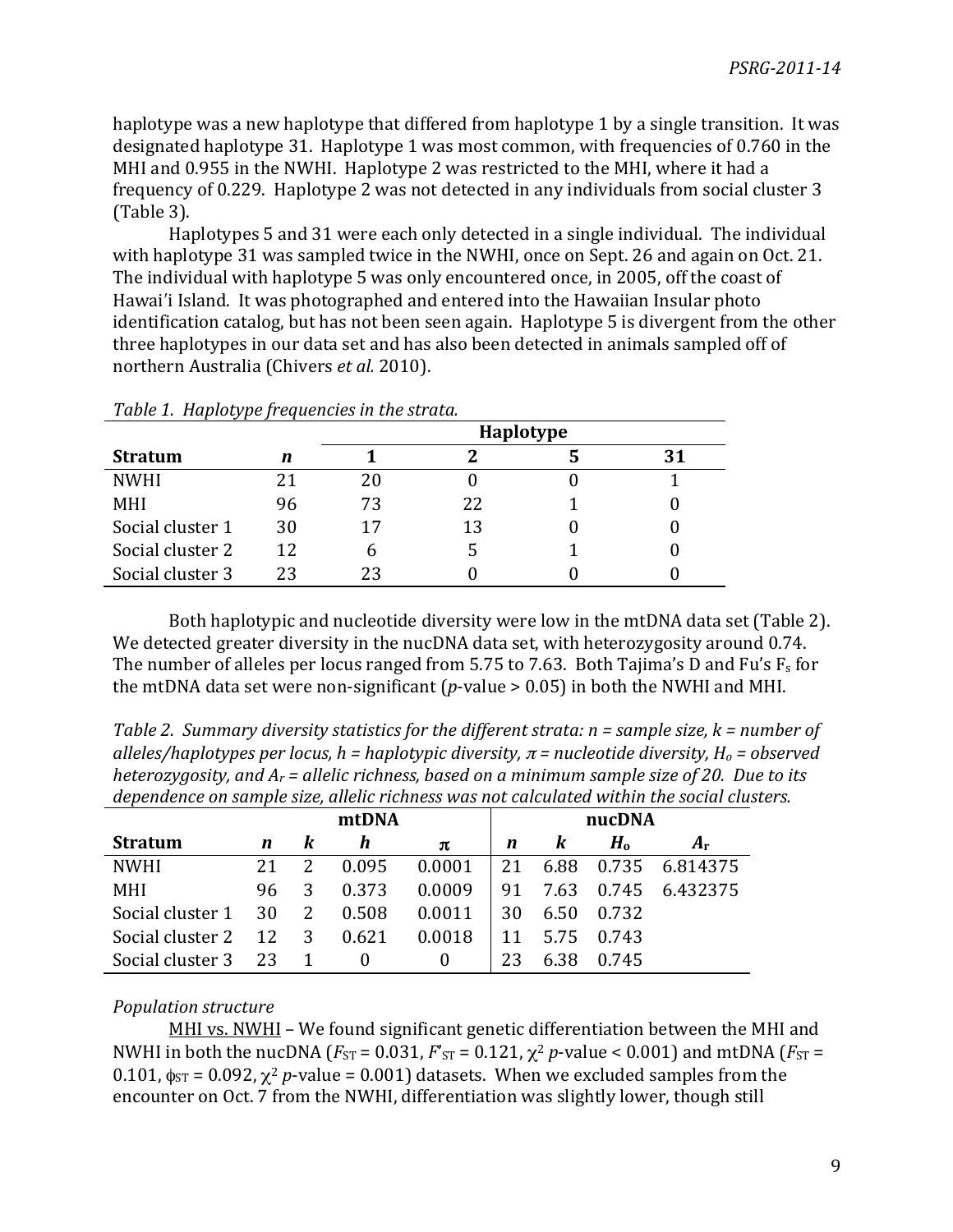significant (for nucDNA  $F_{ST} = 0.028$ ,  $F_{ST} = 0.110$ ,  $\chi^2$  *p*-value < 0.001; for mtDNA  $F_{ST} = 0.089$ ,  $\phi_{ST} = 0.081$ ,  $\chi^2$  *p*-value = 0.032). None of the tests for sex-biased dispersal between the MHI and NWHI were statistically significant.

Most samples assigned strongly to the population from which they were sampled. Only six samples from the MHI and four samples from the NWHI had assignments to their home populations of less than 90% (Table 3). One of the NWHI samples (lab ID 102221) with a home-assignment probability less than 90% was collected Oct. 7<sup>th</sup>, while the remaining three were collected during one of the encounters (Sept. 26<sup>th</sup>) that Baird et al. identified as involving island-associated animals Only one sample, which was collected in the MHI, could be excluded from its home population with a *p*-value < 0.01 (Table 3).

|        | <i>from its nome population.</i> |                |     |       |             |       |                 |
|--------|----------------------------------|----------------|-----|-------|-------------|-------|-----------------|
|        | Population                       |                |     |       | Assignment  |       | Exclusion       |
|        | (social                          | Hap            |     |       | Probability |       | <i>p</i> -value |
| Lab ID | group)                           | ID             | Sex | MHI   | <b>NWHI</b> | MHI   | <b>NWHI</b>     |
| 102434 | <b>NWHI</b>                      | $\overline{1}$ | M   | 0.358 | 0.642       | 0.005 | 0.014           |
| 102435 | <b>NWHI</b>                      | 1              | M   | 0.480 | 0.520       | 0.012 | 0.26            |
| 102433 | <b>NWHI</b>                      | $\mathbf{1}$   | F   | 0.879 | 0.121       | 0.038 | 0.023           |
| 102221 | <b>NWHI</b>                      | 1              | M   | 0.655 | 0.345       | 0.276 | 0.264           |
| 33891  | <b>MHI</b>                       | 1              | M   | 0.290 | 0.971       | 0.065 | 0.382           |
| 98743  | MHI(2)                           | $\overline{1}$ | F   | 0.283 | 0.717       | 0.308 | 0.424           |
| 49044  | <b>MHI</b>                       | 1              | F   | 0.471 | 0.529       | 0.355 | 0.515           |
| 30072  | <b>MHI</b>                       | $\overline{1}$ | F   | 0.623 | 0.372       | 0.052 | 0.079           |
| 102485 | MHI (3)                          | 1              | M   | 0.658 | 0.342       | 0.116 | 0.130           |
| 33903  | MHI(3)                           | 1              | F   | 0.700 | 0.300       | 0.308 | 0.315           |
| 91086  | MHI                              | 1              | F   | 0.929 | 0.071       | 0.001 | 0.001           |

Table 3. Assignment probabilities and exclusion P-values for samples that had less than 90% *assignment\*probability\*to\*their\*home\*population,\*as\*well\*as one\*sample\*that\*was\*excluded\* from\*its\*home\*population.\*\**

MHI social clusters – Both the nucDNA and mtDNA datasets showed that social cluster three differed significantly from social clusters one and two (Tables 4 and 5). Differences between social clusters one and two, however, were not statistically significant in either mtDNA or nucDNA. None of the tests for sex-biased dispersal between the social clusters were statistically significant.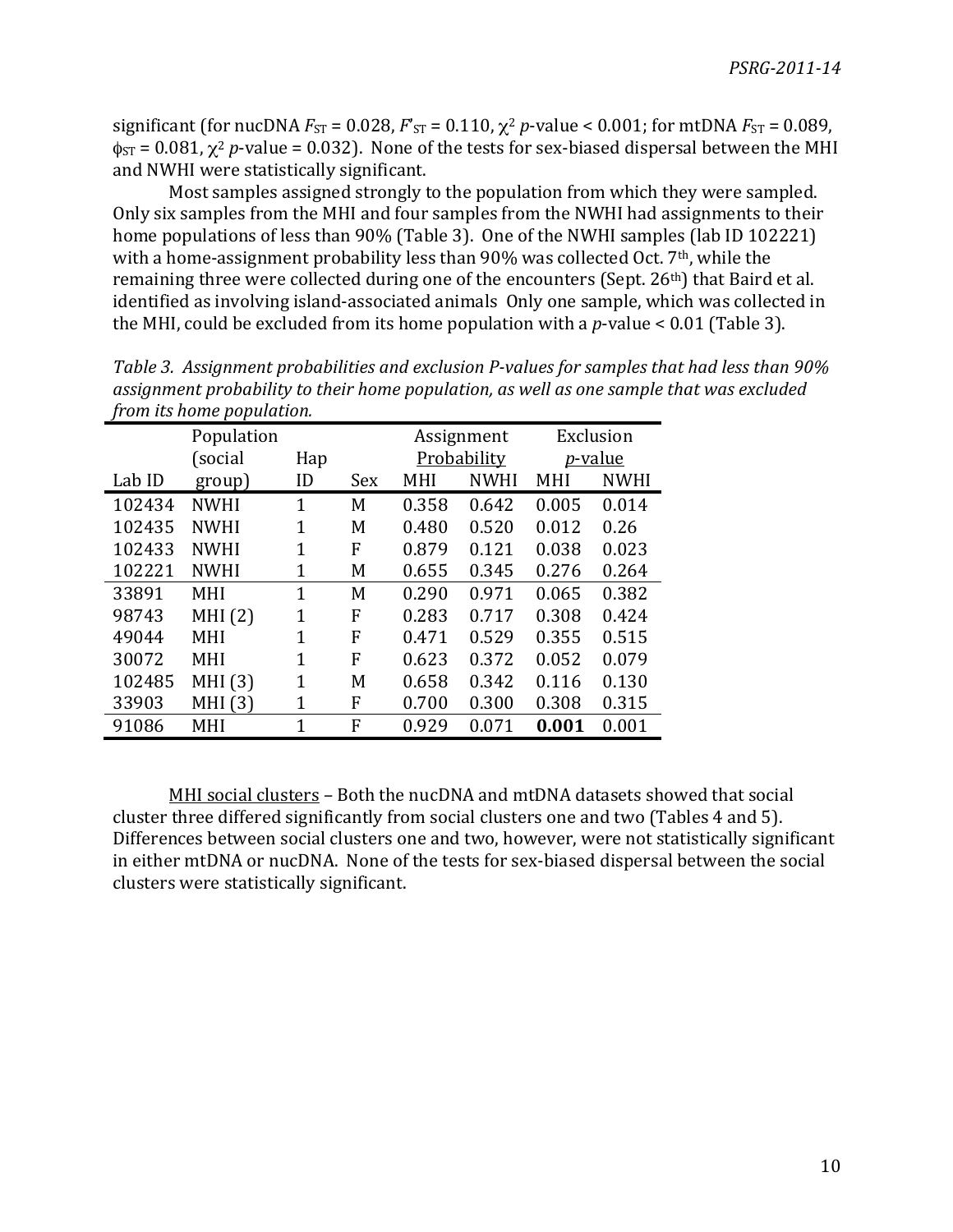*Table\*4.\*\*Pairwise\*comparisons\*between\*MHI\*social\*clusters\*using nucDNA\*data.\*\*Sample\*sizes\* are shown in parentheses.* (A)  $\chi^2$  *p*-values. (B)  $F_{ST}$  *below the diagonal,*  $F'_{ST}$  *above the diagonal*

| (A)    |        |           |        |
|--------|--------|-----------|--------|
| Social |        |           |        |
| group  | 1      | 2         | 3      |
| 1(30)  | NА     |           |        |
| 2(11)  | 0.1718 | NA        |        |
| 3(23)  | 0.0010 | 0.0090    |        |
|        |        |           |        |
| (B)    |        |           |        |
| Social |        |           |        |
| group  | 1      | 2         | 3      |
| 1(30)  | NА     | 0.0356    | 0.0413 |
| 2(11)  | 0.0093 | <b>NA</b> | 0.0726 |
| 3(23)  | 0.0108 | 0.0185    | ΝA     |

*Table\*5.\*\*Pairwise\*comparisons\*between\*MHI\*social\*clusters\*using\*mtDNA\*data.\*\*Sample\*sizes\* are shown in parentheses.* (A)  $χ²$  *p*-values. (B)  $F_{ST}$  *below the diagonal, phiST above the diagonal*

| (A)    |            |           |        |
|--------|------------|-----------|--------|
| Social |            |           |        |
| group  | 1          | 2         | 3      |
| 1(30)  | ΝA         |           |        |
| 2(12)  | 0.4028     | NА        |        |
| 3(23)  | 0.0003     | 0.0005    |        |
|        |            |           |        |
| (B)    |            |           |        |
| Social |            |           |        |
| group  | 1          | 2         | 3      |
| 1(30)  | <b>NA</b>  | $-0.0326$ | 0.3795 |
| 2(12)  | $-0.04988$ | NА        | 0.4165 |
| 3 (23) | 0.3795     | 0.4940    | ΝA     |
|        |            |           |        |

## *Parentage\*analysis*

Cervus identified 60 parent-offspring pairs that met the 95% confidence level (Table S1). Eight of the pairs involved individuals from the NWHI, while the remaining 52 involved individuals from the MHI. There were no pairs involving individuals from different strata (MHI and NWHI). In all female-female (FF) pairs, both individuals had the same mtDNA haplotype, as expected.

Within the MHI, there were 15 FF pairs, representing mothers/daughters, 11 malemale (MM) pairs, representing fathers/sons, and 26 female-male (FM) pairs, which could be either mothers/sons or fathers/daughters. For those pairs in which the social cluster membership of both individuals was known, we categorized the pairs according to whether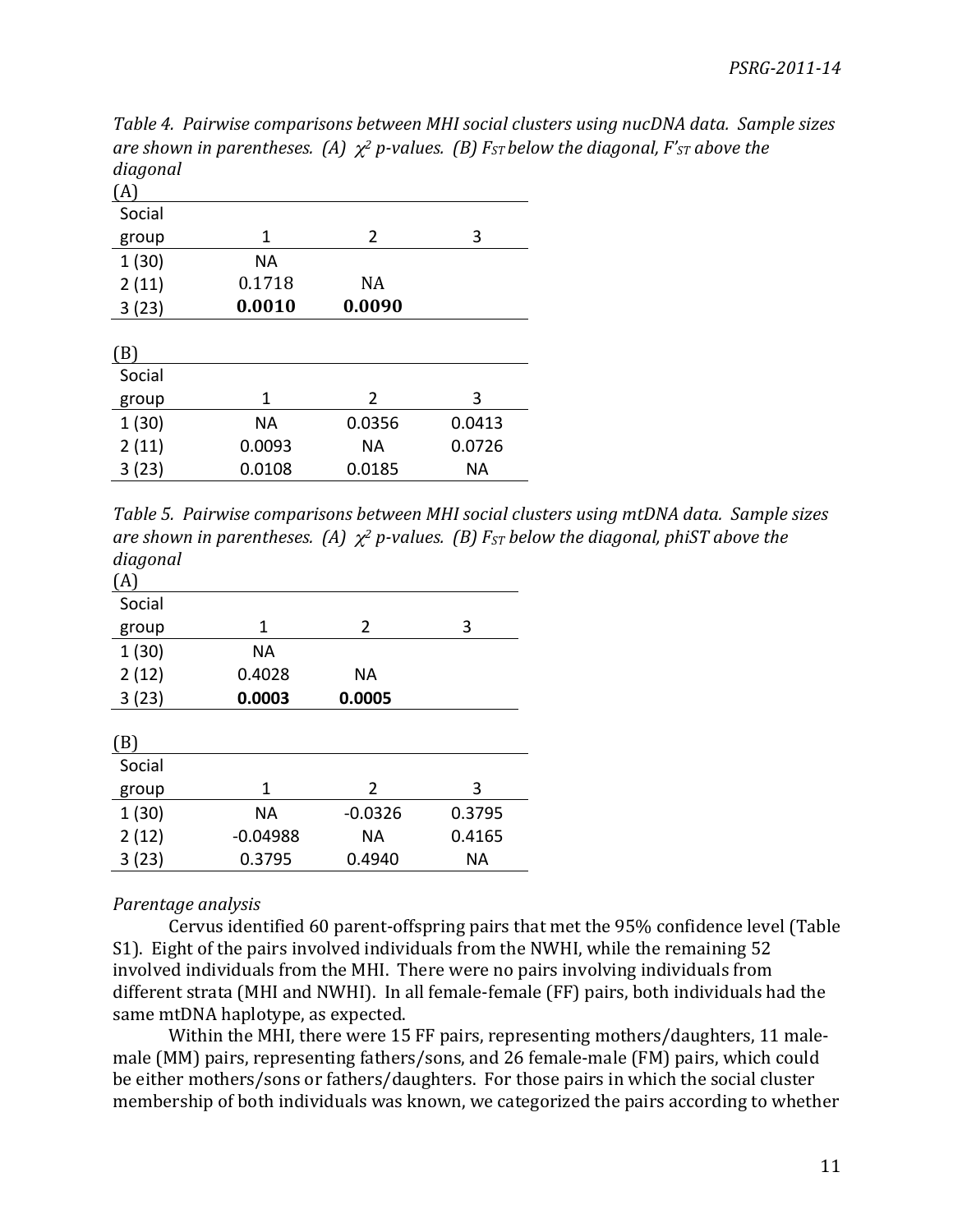the two individuals were from the same social cluster or different social clusters (Figure 2). All of the FF pairs involved individuals that belonged to the same social cluster, whereas two out of five MM pairs involved individuals from different social clusters. Ten of thirteen  $(77%)$  FM pairs involved individuals from the same social cluster.



*Figure 2.* Number of parent-offspring pairs in which the two individuals come from the same *or\*different\*social\*clusters.\*\*Only\*pairs\*in\*which\*the\*social\*cluster\*affiliation\*of\*both\*individuals\** is known are shown. Pairs are divided into female-female (FF) pairs, which represent mothers and daughters, male-male (MM) pairs, representing fathers and sons, and female-male (FM) *pairs,\*which\*could\*be\*mothers\*and\*sons\*or\*fathers\*and\*daughters.*

We used photographic data and sighting dates to assign individuals from the MHI to stage categories (Table S2). We were able to use these data to determine which individual was the parent and which was the offspring for eleven of the pairs identified by Cervus, including three FM pairs (Table S1). Two pairs resolved as father/daughter pairs, one of which (98743/102485) involved individuals from different social clusters, while the other  $(91277/23317)$  involved a daughter whose social cluster affiliation was unknown. One pair (91284/18938) resolved as a mother/son pair, but the social cluster affiliation of the mother was unknown.

One of the MM pairs identified by Cervus involved the only individual (individual 49052) in our data set that possessed haplotype 5. This individual, a male sighted with social cluster 2, was identified as the father or son of individual 98745, also a male from social cluster 2. Individual 49052 was identified as an adult in photographs taken in 2005, the only time the individual was sighted, while individual 98745 was identified as a probable sub-adult from photographs taken in 2010. Thus, it is likely that individual 49052 is the father of individual 98745.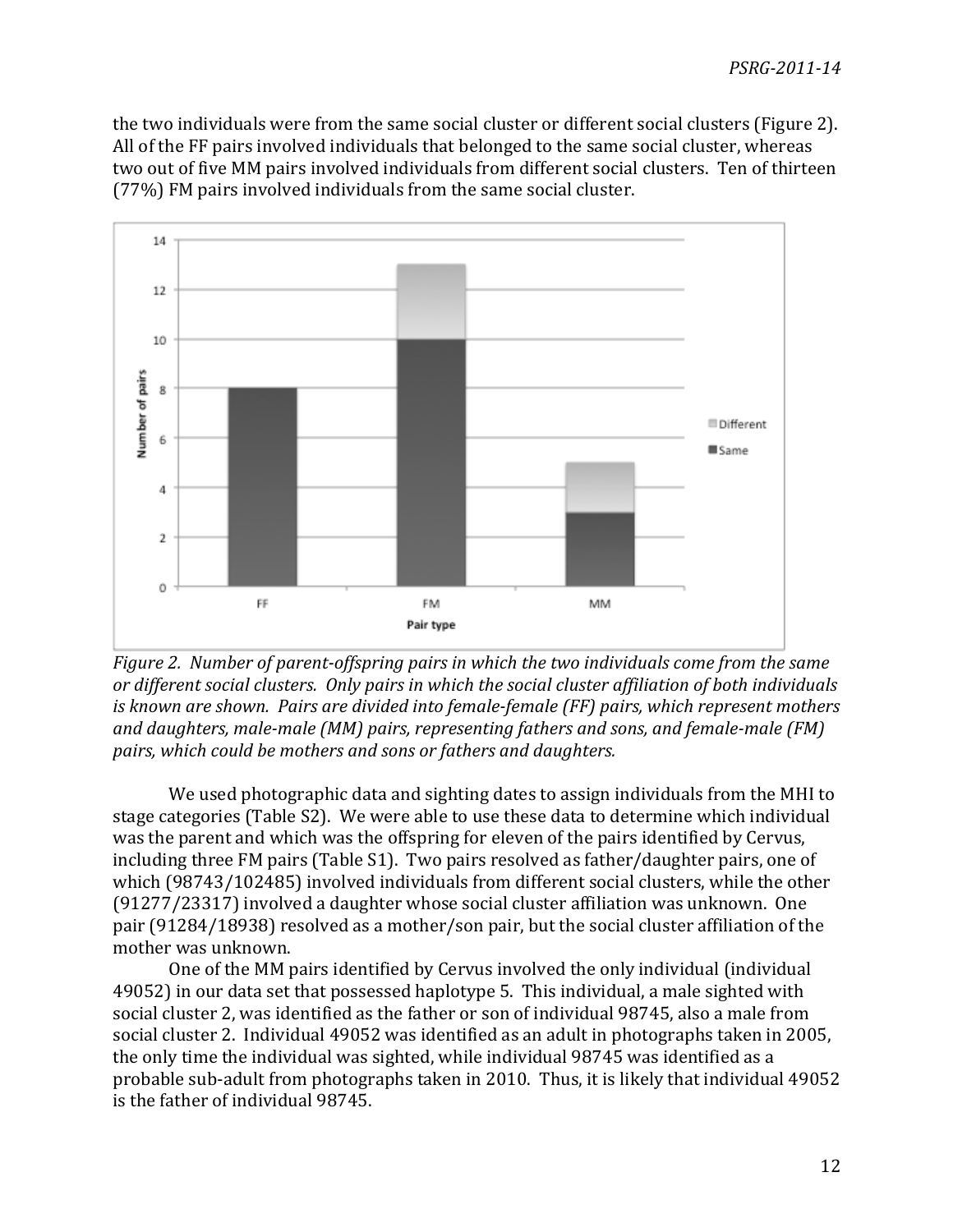Several of the MHI individuals that had less than 90% assignment probability to the MHI in the assignment test (Table 3) were identified by Cervus as parent-offspring pairs, namely 49044/30072, 30072/98743, and 98743/102485 (Table S1). We were able to use photographic data to identify individual 98743 as the offspring in both pairs in which it was involved (Table S1), thus indicating that it is the daughter of 30072 and 102485. We were not able to determine the relative ages of 49044/30072 (Table S2).

## *Effective population size*

Estimates of effective population size were low for all strata examined (Table 6). Subsampling indicated that effective population size estimates for the MHI and the whole Hawaiian Archipelago were relatively insensitive to sample sizes larger than 30-40, but that estimates for social clusters one and three varied with sample size up to and including the actual sample size, indicating they are liable to change as samples are added (Figure 3).

| денегисей рудисккинници |     |      |               |
|-------------------------|-----|------|---------------|
| <b>Stratum</b>          | n   | Ne.  | CI            |
| Hawaiian Archipelago    | 112 | 68.4 | 58.8-80.5     |
| MHI - all samples       | 91  | 50.5 | 43.5-59.3     |
| MHI - social cluster 1  | 30  | 39.7 | 29.5-57.7     |
| MHI - social cluster 2  | 11  | 45.5 | 18.6-infinity |

MHI - social cluster 3 23 44.1 28.3-87.1

Table 6. Estimates of effective population size within different strata. 95% CIs were *generated\*by\*jackknifing.*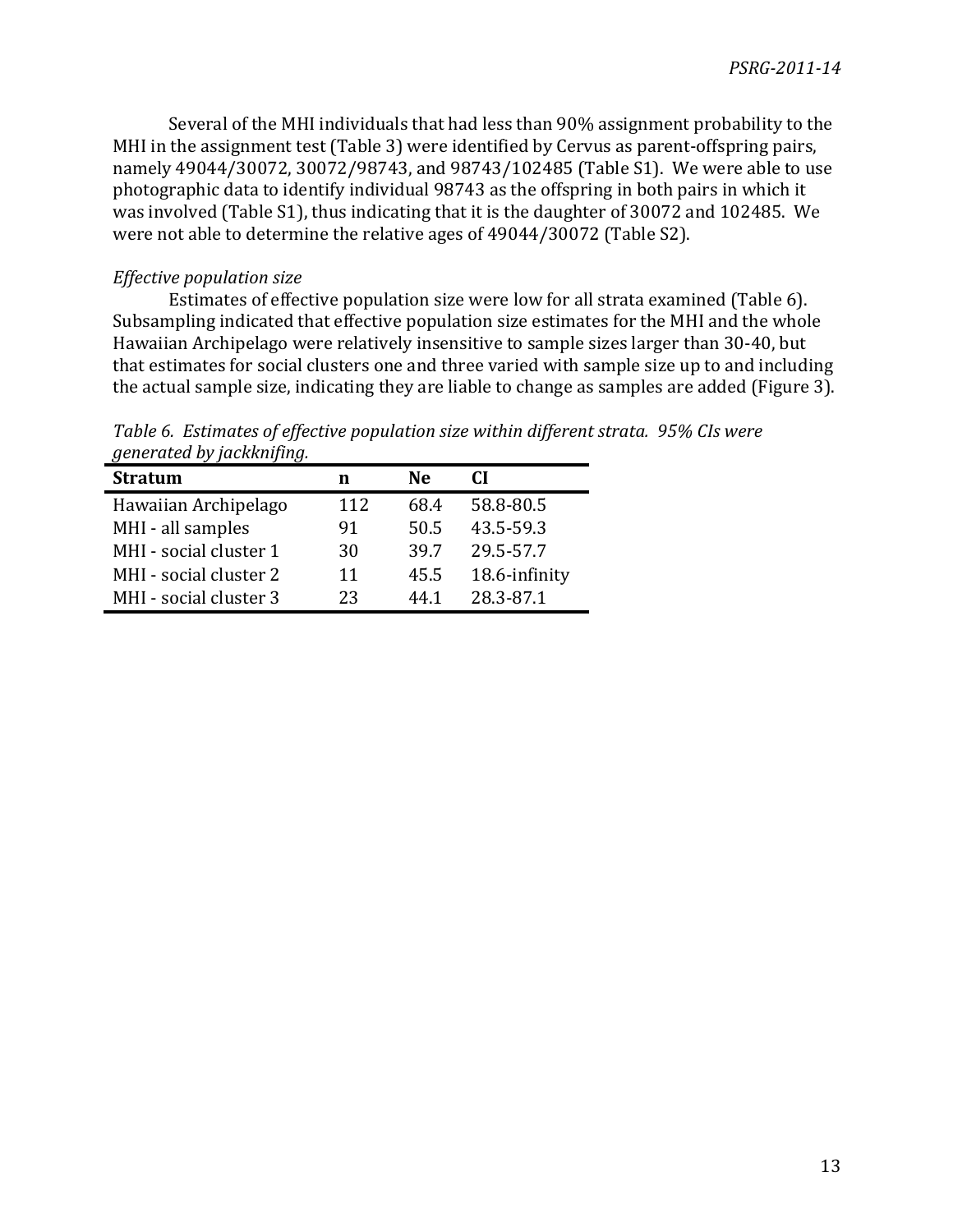

*Figure 3. Estimates of N<sub>e</sub> for different strata as a function of sample size. Points represent the harmonic mean of estimates across 10 replicate subsamples. The last point in each data* series indicates the point estimate of Ne obtained using all samples available for a given *stratum.\*\*Circles\*show\*estimates\*for\*the\*entire\*Hawaiian\*archipelago,\*diamonds\*show\*the\* main Hawaiian Islands, squares show social cluster 1, and triangles show social cluster 3.* 

### **Discussion**

## *Population\*differentiation\*across\*the\*Archipelago*

Our results suggest that the island-associated animals sampled in the NWHI represent a demographically-independent population that is distinct from the Hawaiian Insular population. Both the mtDNA and nucDNA datasets revealed significant differentiation between the two populations. The mtDNA differentiation is driven by the fact that haplotype 2, which comprises 23% of the sample from the MHI, is completely absent from the NWHI. This marked difference in frequencies indicates very limited female dispersal between the populations.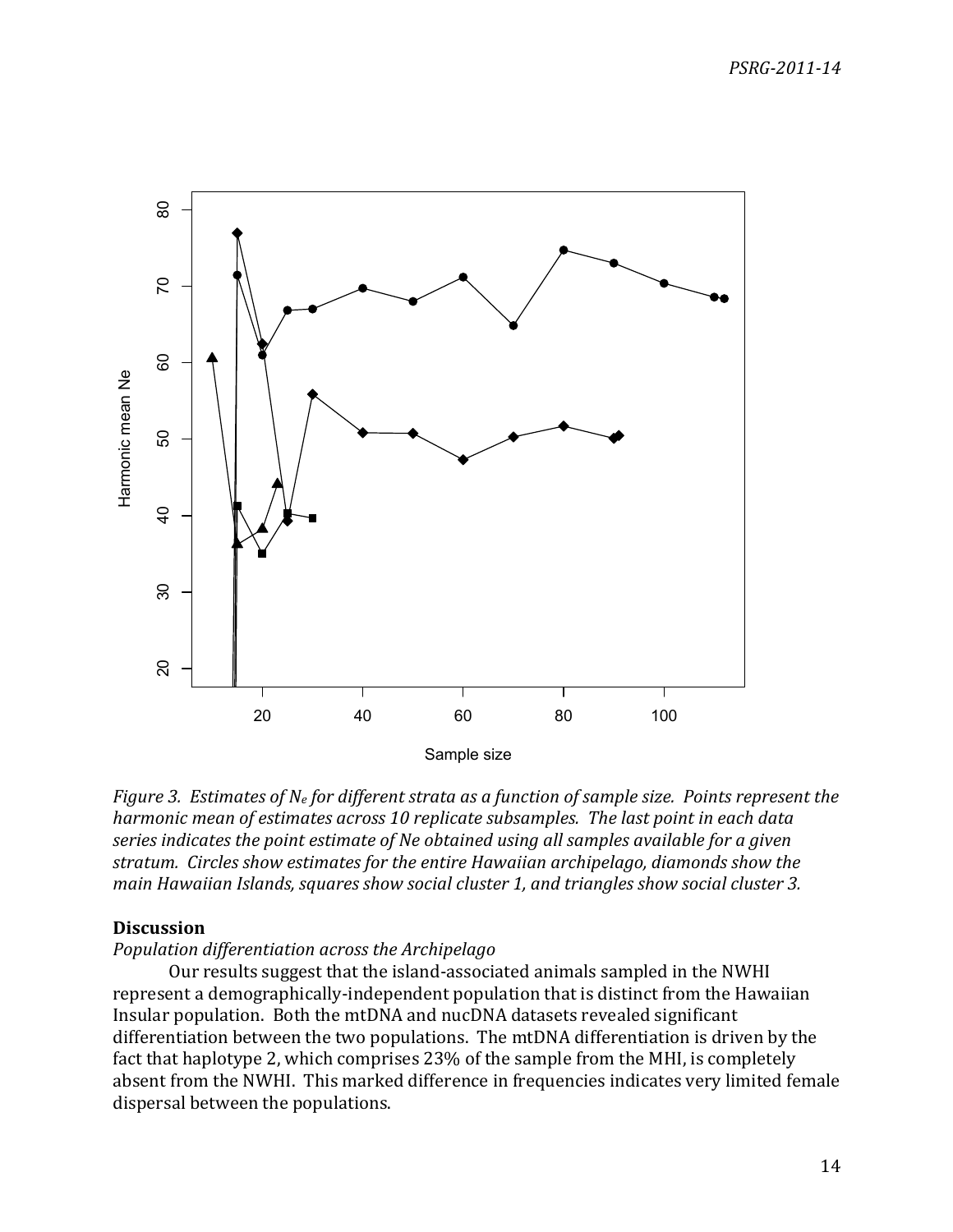The nucDNA differentiation between the MHI and NWHI ( $F_{ST} = 0.031$ ) is comparable to or greater than that observed between other groups of Hawaiian cetaceans that are managed as separate stocks. Martien et al. (2011) reported nucDNA  $FSTST$  s ranging from 0.007 to 0.013 between populations of bottlenose dolphins (*Tursiops truncatus*) from the different Hawaiian island groups, while Andrews et al. (2010) reported nucDNA *F*<sub>ST</sub> values between genetically distinct stocks of Hawaiian spinner dolphins (*Stenella longirostris*) ranging from 0.009 to 0.031. Furthermore, nucDNA differentiation between the MHI and NWHI was comparable to that observed between the MHI populations and samples from distant locales within the eastern North Pacific, including Mexico, Panama, and American Samoa (Chivers *et al.* 2010, Chivers *et al.* 2011).

The independence of the MHI and NWHI populations is further supported by the strong assignment of most individuals back to the population from which they were sampled. The only individual that could be excluded from the population in which it was sampled (MHI) did not assign strongly to the other population, indicating that it most likely is a migrant from a population that was not included in the assignment analysis.

Though both the mtDNA and nucDNA data support the conclusion that the NWHI and MHI strata represent distinct populations of false killer whales, our sample distribution within the NWHI is too limited to allow us to evaluate population structure within the NWHI. Three groups included in our NWHI stratum are linked by photo identification and satellite tracking data (Baird *et al.* 2011b), and therefore likely involve individuals that all belong to the same population. However, we do not have sufficient data to allow us to determine whether the fourth NWHI group included in our study belongs to this population or another, undocumented population in the vicinity. Furthermore, we do not know whether island-associate false killer whales are present in the western portion of the NWHI or, if so, how they relate to the animals included in this study.

## *Social\*structure\*and\*mechanism\*of\*gene\*flow*

Our parentage analyses indicate that social structure within the MHI population is based on philopatry to natal social cluster. All female-female (FF) pairs involved individuals from the same social cluster, demonstrating that female offspring remain in the same social cluster as their mothers. The only female-male (FM) pair that we were able to resolve as mother/son involved a mother whose social cluster affiliation was unknown. However, of the thirteen female-male (FM) pairs in which the social cluster of both individuals was known, only three involved individuals from different social clusters, and one of those was resolved as a father/daughter pair. Thus, it appears that neither males nor females tend to disperse from their natal social clusters in substantial numbers. This conclusion is supported by the non-significance of the tests for sex-biased dispersal, though the statistical power of that test is known to be low (Goudet *et al.* 2002).

We identified six father/offspring pairs (five MM pairs and one FM pair that resolved as father/daughter) in which the social cluster affiliation of both individuals was known. Three of these pairs involved individuals from the same social cluster, indicating that mating occurs both within and between social clusters. This pattern is similar to that seen in southern resident killer whales (*Orcinus orca*; Ford *et al.* 2011), but contrasts with mating patterns inferred for northern and Alaskan resident killer whale populations (Barrett-Lennard 2000, Pilot *et al.* 2010). In the latter case, mating occurred almost exclusively between individuals from different social groups. In species with strong fidelity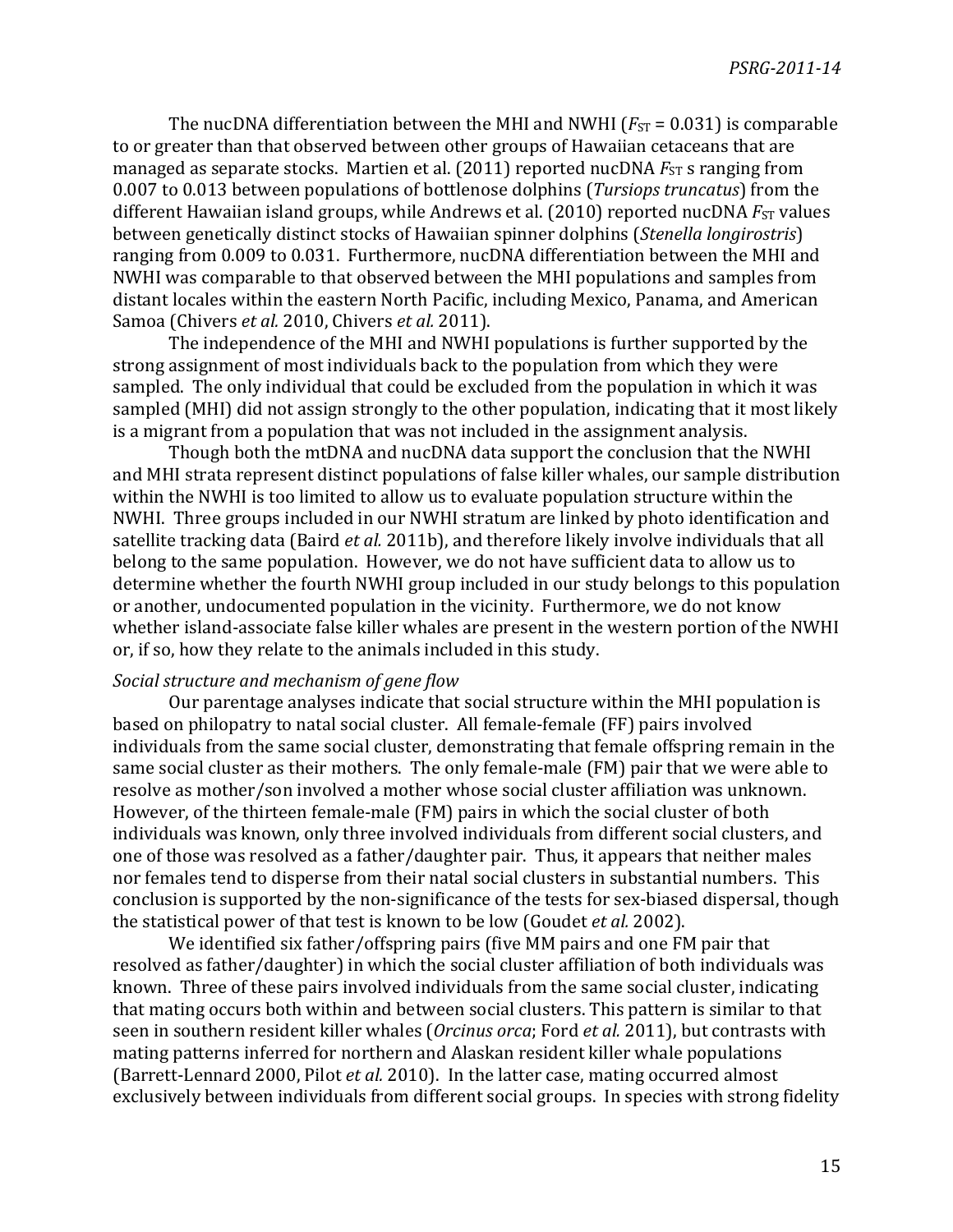to natal social groups, breeding within social groups could result in inbreeding depression due to the high probability of breeding between close relatives. Inbreeding avoidance was proposed as the likely explanation for the mating patterns observed in northern and Alaskan resident killer whales (Barrett-Lennard 2000, Pilot *et al.* 2010). Ford et al. {, 2011 #377} suggest that restricted mate choice due to the small size of the southern resident killer whale population may have contributed to the breakdown of this inbreeding avoidance mechanism in that population

### *Effective\*population\*size*

We estimate that the  $N_e$  of the MHI insular false killer whale population is about 50 animals. This population is probably naturally small with strong social structure that limits genetic diversity. Nonetheless, such a low estimate of  $N_e$  is cause for concern, as domestic animal studies show that lethal or semi-lethal genetic traits begin to be displayed when  $N_e$ declines to about 50 individuals (Franklin 1980). The estimate of  $N_e$  produced by LDNe is influenced by the effective size of the population in the generations immediately prior to the collection of samples. Although no data are available for calculating trends in abundance, observational data suggest abundance of the MHI insular population may have declined precipitously over the last two decades (Baird 2009, Reeves *et al.* 2009, Oleson *et al.* 2010). If such a decline has occurred, then  $N_e$  is likely to decline in coming decades as the population comes into equilibrium at a new, lower population size.

There are several potential sources of uncertainty in our estimate of  $N_{e}$ . Subsampling showed that, though our estimates of  $N<sub>e</sub>$  in the MHI population and the Archipelago as a whole are robust to the addition of more samples, sample sizes from the individual MHI social clusters are too small to allow reliable estimation of  $N_{e}$ . Thus, additional samples may result in changes to the estimates for these strata. Furthermore, LDNe is known to have a slight  $(5\%)$  negative bias (Waples 2006), and was developed and tested under the assumption of a closed population with non-overlapping generations. The bias, if any, introduced by overlapping generations has not been well studied, although Waples (2006) notes that analyses of populations with overlapping generations will estimate the effective number of breeders that produced the sample, which is related to  $N_e$ .

If a population is not completely closed, but rather receives immigrants from other populations, the estimate of  $N_e$  will be positively biased due to a Wahlund effect created by the presence of first-generation immigrants in the population. The amount of linkage disequilibrium introduced by this effect is small (Waples and Smouse 1990) and therefore unlikely to significantly impact estimates of  $N_e$ . We examine the impact of violating the assumption of a closed population by estimating  $N_e$  at three different scales – social groups within the MHI, the entire MHI population, and the entire Hawaiian Archipelago. The 95% confidence intervals for most of the estimates were too broad to allow us to draw robust comparisons across scales. Nonetheless, the general trend was for estimates of  $N_e$  to increase with increasing scale, which is consistent with the amount of genetic structuring within strata increasing as the scale progresses from social groups to a metapopulation.

## *Conclusions and\*management\*implications*

Our genetic results corroborate Baird et al.'s conclusion based on photo identification and tagging data that there is a previously undocumented island-associated population of false killer whales in the eastern portion of the NWHI. This population is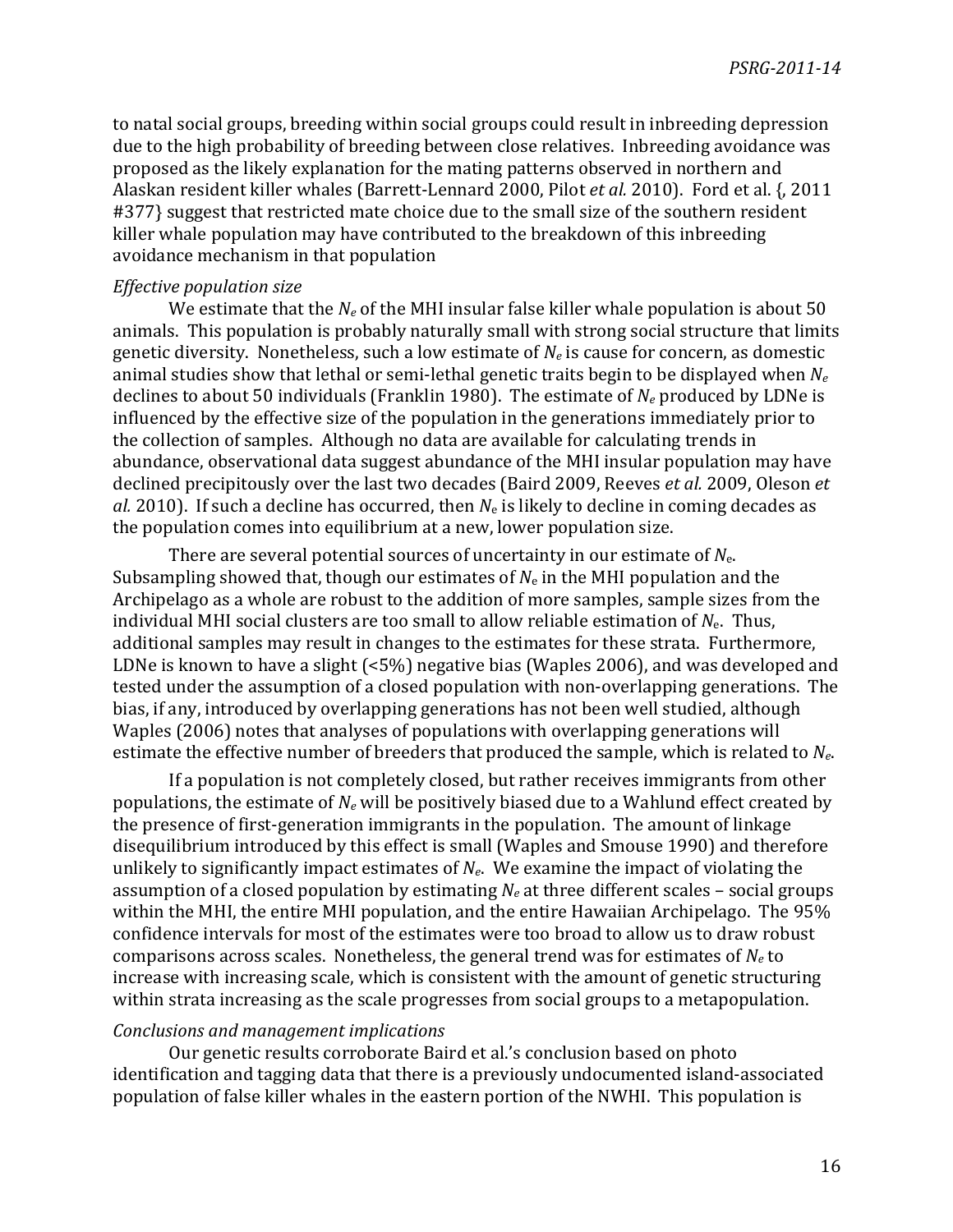genetically distinct at both mtDNA and nucDNA markers from the Hawaiian Insular population, represented here by our MHI stratum. The degree of differentiation between these two populations is sufficient to warrant management as separate stocks.

Parentage analyses for the Hawaiian Insular population indicate that both males and females exhibit philopatry to natal social clusters, with mating occurring both within and between social clusters. This form of social structure has the potential for increasing the risk of deleterious genetic traits due to inbreeding. This possibility is particularly alarming given the small estimated effective population size of this population  $(N_e=50.5)$  and the suggestion that its abundance may have declined dramatically in the last twenty years. If such a decline has occurred that recently, our estimates of  $N_e$  still reflect the pre-decline condition of the population.

## **Acknowledgments**

We would like to thank the many people who assisted in collecting the samples used in this study, including Daniel Webster, Daniel McSweeney, Greg Schorr, Jessica Aschettino, Juan Carlos Salinas, Bob Pitman, Jay Barlow and the officers and crew of the NOAA ships McArthur II and Oscar Elton Sette. We also extend our thanks to the Wild Whale Research Foundation, Hawai'i, for providing research vessels for sampling in near-shore areas around Hawai'i, and the U.S. Navy (N45 and Office of Naval Research) and the National Oceanographic Partnership Program for funding some of the small vessel sampling work around the main Hawaiian Islands. All data for these analyses were generated in the SWFSC Genetics Laboratory with assistance from Kelly Robertson, Vicki Pease, Brittany Hanser, Amanda Bowman, Kelly Coultrup, Amy Frey, Aimee Lang, Carrie LeDuc, Phillip Morin, Aviva Rosenberg and Bethany Sutton. Sabre Mahaffy and Annie Gorgone kindly provided detailed photo-identification information. We thank Eric Archer, Phil Morin, Dave Weller and Sarah Mesnick for insightful discussion of this project. This work was funded in part by the National Marine Fisheries Service Office of Protected Resources and the Pacific Island Regional Office.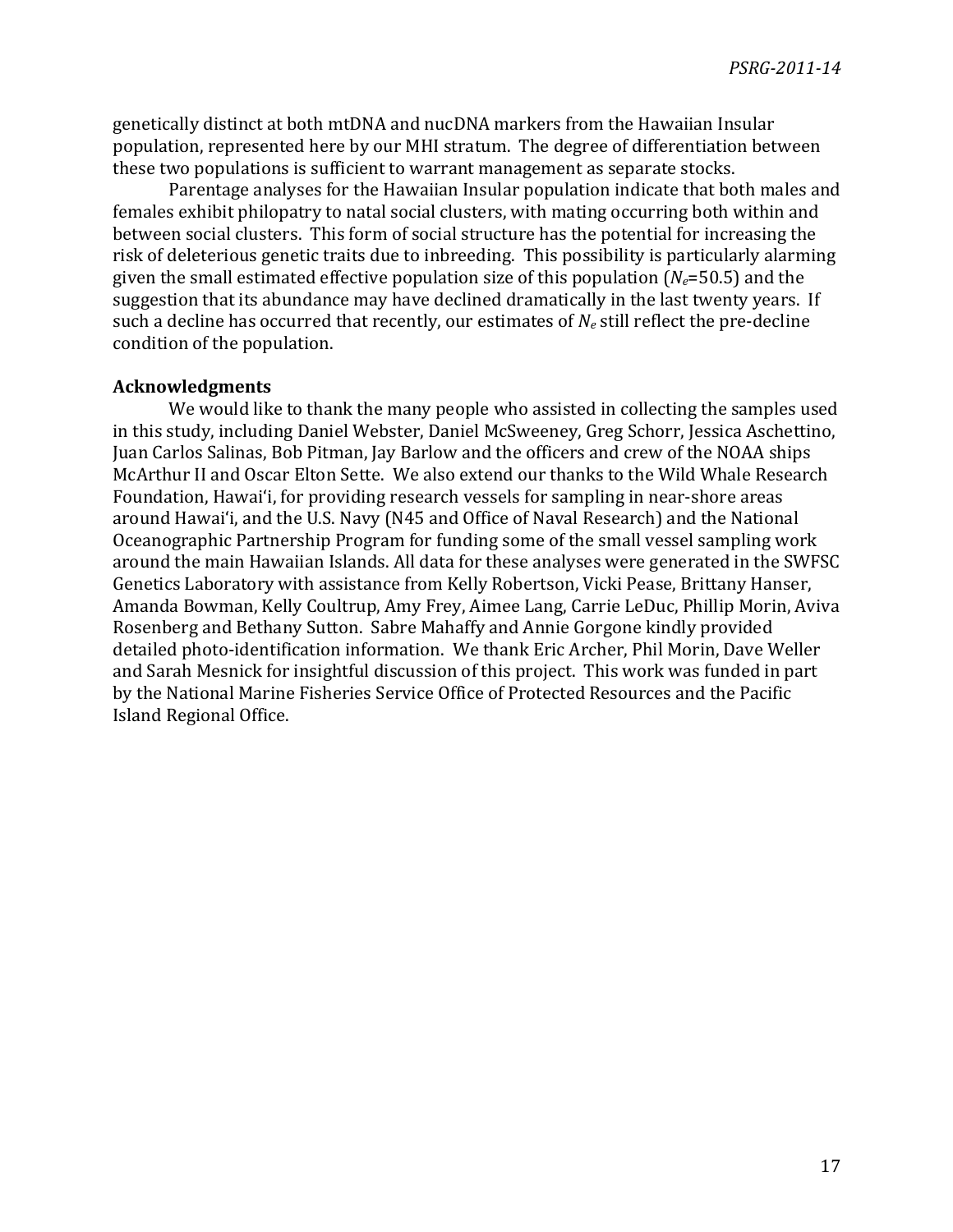## **References:**

- Amos, W. 1997. Marine mammal tissue sample collection and preservation for genetic analyses. Pages 107-113 in A.E. Dizon, S.J. Chivers and W.F. Perrin, eds. Molecular Genetics of Marine Mammals. Society of Marine Mammalogy, Lawrence, KS.
- Amos, W. and A.R. Hoelzel. 1991. Long-term preservation of whale skin for DNA analysis. Report of the International Whaling Commission Special Issue 13:99-103.
- Andrews, K.R., L. Karczmarski, W.W.L. Au, et al. 2010. Rolling stones and stable homes: social structure, habitat diversity and population genetics of the Hawaiian spinner dolphin (*Stenella longirostris*). Molecular Ecology 19:732-748.
- Baird, R.W. 2009. A review of false killer whales in Hawaiian waters: biology, status, and risk factors. 41 pp.
- Baird, R.W., A.M. Gorgone, D.J. McSweeney, et al. 2008. False killer whales (*Pseudorca*) *crassidens*) around the main Hawaiian Islands: Long-term site fidelity, inter-island movements, and association patterns. Marine Mammal Science 24:591-612.
- Baird, R.W., M.B. Hanson, G.S. Schorr, et al. 2011a. Assessment of range and primary habitats of Hawaiian insular false killer whales: a scientific basis for determination of 'critical habitat' Paper submitted to the 2011 meeting of the Pacific Scientific Review Group.
- Baird, R.W., E.M. Oleson, J. Barlow, A.D. Ligon, A.M. Gorgone and S.D. Mahaffy. 2011b. Photoidentification and satellite tagging of false killer whales during HICEAS II: evidence of an island-associated population in the Papāhanaumokuākea Marine National Monument Paper submitted to the 2011 meeting of the Pacific Scientific Review Group, Seattle, WA.
- Baird, R.W., G.S. Schorr, D.L. Webster, D.J. McSweeney, M.B. Hanson and R.D. Andrews. 2010. Movements and habitat use of satellite-tagged false killer whales around the main Hawaiian Islands. Endangered Species Research 10:107-121.
- Barrett-Lennard, L.G. 2000. Population structure and mating patterns of killer whales (*Orcinus orca*) as revealed by DNA analysisThesis, University of British Columbia. 97 pp.
- Buchanan, F.C., M.K. Friesen, R.P. Littlejohn and J.W. Clayton. 1996. Microsatellites from the beluga whale *Delphinapterus leucas*. Molecular Ecology 5:571-575.
- Carretta, J.V., K.A. Forney, E.M. Oleson, et al. 2011. U.S. pacific marine mammal stock assessments: 2010. 352 pp.
- Chivers, S.J., R.W. Baird, K. Martien and B.L. Taylor. 2011. Genetic differentiation of Hawai'i Insular false killer whales: analyses updated with new samples from the Northwest Hawaiian Islands Paper PSRG-2011-15 submitted to the 2011 meeting of the Pacific Scientific Review Group.
- Chivers, S.J., R.W. Baird, K.K. Martien, et al. 2010. Evidence of genetic differentiation for Hawai'i Insular false killer whales (*Pseudorca crassidens*). 49 pp.
- Chivers, S.J., R.W. Baird, D.J. McSweeney, D.L. Webster, N.M. Hedrick and J.C. Salinas. 2007. Genetic variation and evidence for population structure in eastern North Pacific false killer whales (*Pseudorca crassidens*). Canadian Journal of Zoology 85:783-794.
- Excoffier, L., G. Laval and S. Schneider. 2005. Arlequin ver. 3.0: An integrated software package for population genetics data analysis. Evolutionary Bioinformatics Online 1:47-50.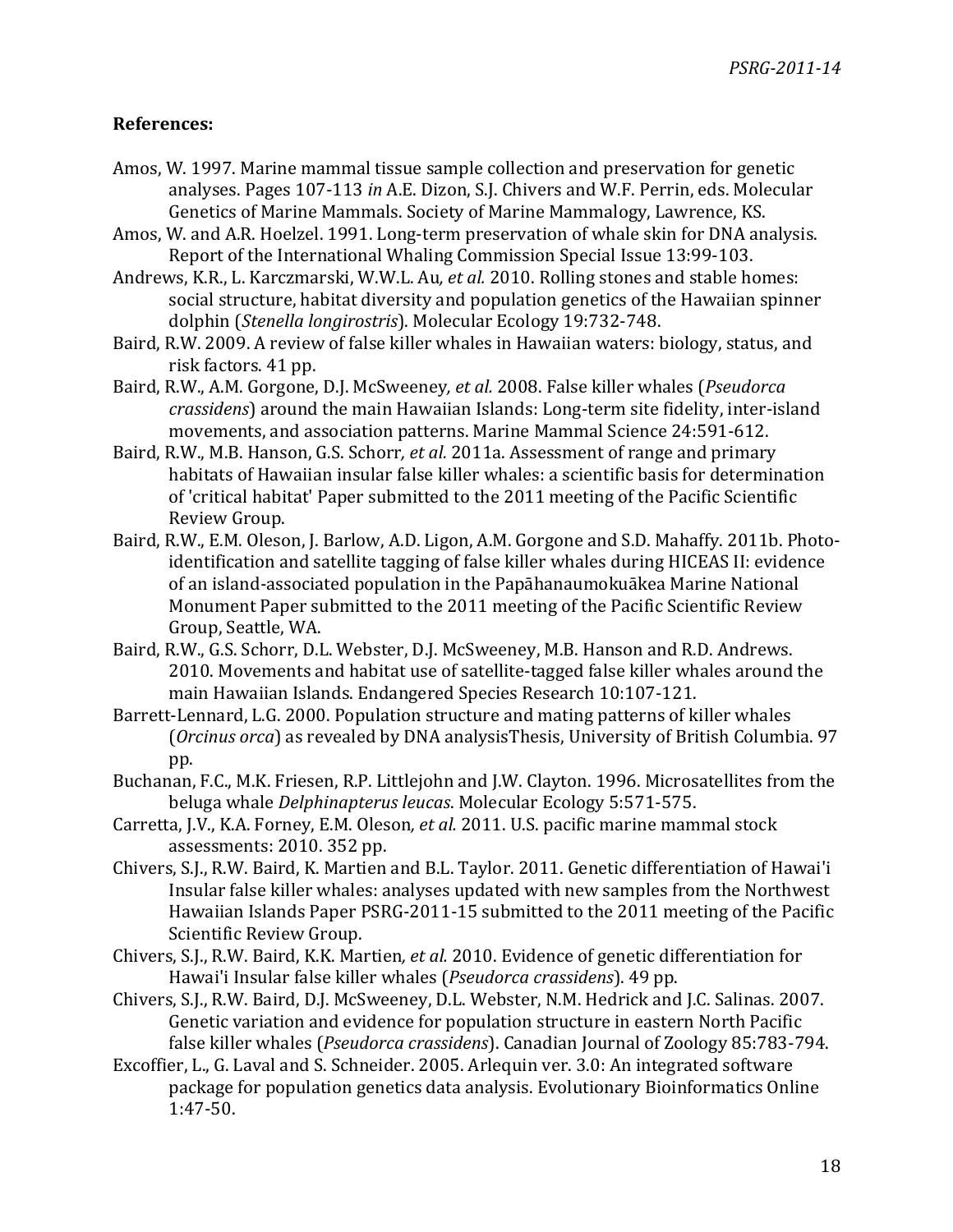- Excoffier, L., P.E. Smouse and J.M. Quattro. 1992. Analysis of molecular variance inferred from metric distances among DNA haplotypes: application go human mitochondrial DNA restriction data. Genetics 131:479-491.
- Fain, S.R. and J.P. LeMay. 1995. Gender identification of humans and mammalian wildlife species from PCR amplified sex-linked genes. Proceedings of the American Academy of Forensic Science: 34.
- Fisher, R.A. 1935. The logic of inductive inference (with discussion). Journal of the Royal Statistical Society 98:39-82.
- Ford, M.J., M.B. Hanson, J.A. Hempelmann, et al. 2011. Inferred paternity and male reproductive success in a killer whale (*Orcinus orca*) population. Journal of Heredity.
- Franklin, I.R. 1980. Evolutionary change in small populations *in* M.E. Soule and B.A. Wilcox, eds. Conservation biology: an evolutionary-ecological perspective. Sinauer Associates, Sunderland, MA.
- Fu, Y.-X. 1997. Statistical tests of neutrality of mutations against population growth, hitchhiking and background selection. Genetics 147:915-925.
- Galver, L.M. 2002. The Molecular Ecology of Spinner Dolphins, *Stenella longirostris*: Genetic Diveristy and Population Structure. Ph.D. Thesis, University of California, San Diego. 192 pp.
- Gemmell, N.J. and S. Akiyama. 1996. An efficient method for the extraction of DNA from vertebrate tissue. Trends in Genetics 12:338-339.
- Goudet, J. 2001. FSTAT, a program to estimate and test gene diversities and fixation indices  $(version 2.9.3)$
- Goudet, J., N. Perrin and P. Waser. 2002. Tests for sex-biased dispersal using bi-parentally inherited genetic markers. Molecular Ecology 11:1103-1114.
- Guo, S.W. and E.A. Thompson. 1992. Performing the Exact Test of Hardy-Weinberg Proportion for Multiple Alleles. Biometrics 48:361-372.
- Hedrick, P.W. 2005. A standardized genetic differentiation measure. Evolution 59:1633-1638.
- Hoelzel, A.R., M. Dahlheim and S.J. Stern. 1998. Low genetic variation among killer whales (*Orcinus orca*) in the Eastern North Pacific and genetic differentiation between foraging specialists. Journal of Heredity 89:121-128.
- Kalinowski, S.T., M.L. Taper and T.C. Marshall. 2007. Revising how the computer program CERVUS accommodates genotyping error increases success in paternity assignment. Molecular Ecology 16:1099-1106.
- Martien, K.K., R.W. Baird, N.M. Hedrick, et al. 2011. Population structure of islandassociated dolphins: evidence from mitochondrial and microsatellite markers for common bottlenose dolphins (*Tursiops truncatus*) around the main Hawaiian Islands. Marine Mammal Science.
- McKelvey, K.S. and M.K. Schwartz. 2005. DROPOUT: a program to identify problem loci and samples for noninvasive genetic samples in a capture-mark-recapture framework. Molecular Ecology Notes 5:716-718.
- Meirmans, P.G. 2006. Using the AMOVA framework to estimate a standardized genetic differentiation measure. Evolution 60:2399-2402.
- Meirmans, P.G. and P.W. Hedrick. 2011. Measuring genetic differentiation: *F*<sub>ST</sub> and related measures. Molecular Ecology Resources 11:5-18.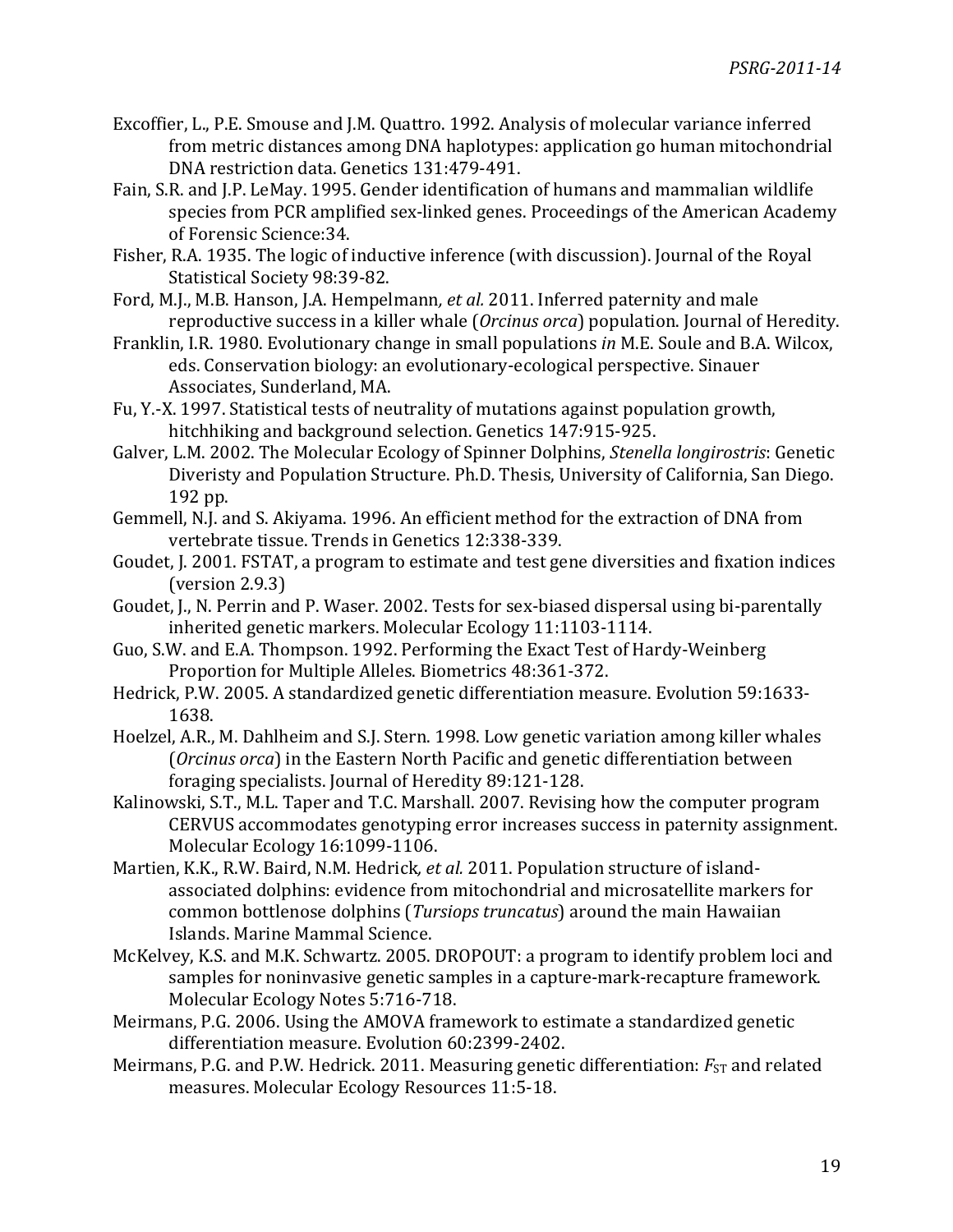- Miller, S.A., D.D. Dykes and H.F. Polesky. 1988. A simple salting out procedure for extracting DNA from human nucleated cells. Nucleic Acids Research 16:1215.
- Morin, P.A., C. Manaster, S.L. Mesnick and R. Holland. 2009. Normalization and binning of historical and multi-source microsatellite data: overcoming the problems of allele size shift with ALLELOGRAM. Molecular Ecology Resources 9:1451-1455.

Morin, P.A., K.K. Martien, F.I. Archer, F. Cipriano, D. Steel, J. Jackson and B.L. Taylor. 2010. Applied conservation genetics and the need for quality control and reporting of genetic data used in fisheries and wildlife management. Journal of Heredity 10:1-10.

Morin, P.A., A. Nestler, N.T. Rubio-Cisneros, K.M. Robertson and S.L. Mesnick. 2005. Interfamilial characterization of a region of the ZFX and ZFY genes facilitates sex determination in cetaceans and other mammals. Molecular Ecology 14:3275-3286.

Oleson, E.M., C.H. Boggs, K.A. Forney, et al. 2010. Status review of Hawaiian Insular false killer whales (*Pseudorca crassidens*) under the Endangered Species Act. 139 pp.

Paetkau, D., W. Calvert, I. Stirling and C. Strobeck. 1995. Microsatellite analysis of population structure in Canadian polar bears. Molecular Ecology 4:347-354.

Paetkau, D., R. Slade, M. Burden and A. Estoup. 2004. Direct, real-time estimation of migration rate using assignment methods: a simulation-based exploration of accuracy and power. Molecular Ecology Notes 6:288-295.

Park, S.D.E. 2001. Trypanotolerance in West African cattle and the population genetic effects of selectionThesis, University of Dublin.

Pilot, M., M. Dahlheim and A.R. Hoelzel. 2010. Social cohesion among kin, gene flow without dispersal and the evolution of population genetic structure in the killer whale (*Orcinus orca*). Journal of Evolutionary Biology 23:20-31.

Piry, S., A. Alpetite, J.-M. Cornuet, D. Paetkau, L. Baudouin and A. Estoup. 2004. GeneClass2: a software for genetic assignment and first generation migrants detection. Journal of Heredity 95:536-539.

Raymond, M. and F. Rousset. 1995. Genepop (Version-1.2) - Population-Genetics Software for Exact Tests and Ecumenicism. Journal of Heredity 86:248-249.

Reeves, R.R., S. Leatherwood and R.W. Baird. 2009. Evidence of a possible decline since 1989 in false killer whales (*Pseudorca crassidens*) around the main Hawaiian Islands. Pacific Science 63:253-261.

Richard, K.R., H. Whitehead and J.M. Wright. 1996. Polymorphic microsatellites from sperm whales and their use in the genetic identification of individuals from naturally sloughed pieces of skin. Molecular Ecology 5:313-315.

Rooney, A.P., D.B. Merritt and J.N. Derr. 1999. Microsatellite diversity in captive bottlenose dolphins (*Tursiops truncatus*). Journal of Heredity 90:228-231.

Rosel, P.E., A.E. Dizon and J.E. Heyning. 1994. Genetic analysis of sympatric morphotypes of common dolphins (genus *Delphinus*). Marine Biology 119:159-167.

Rosel, P.E., V. Forgetta and K. Dewar. 2005. Isolation and characterization of twelve polymorphic microsatellite markers in bottlenose dolphins (*Tursiops truncatus*). Molecular Ecology Notes 5:830-833.

Rousset, F. 2008. GenePop '007: a complete reimplementation of the GenePop software for Windows and Linux. Molecular Ecology Resources 8:103-106.

Saiki, R.K., D.H. Gelfand, S. Stoffel, et al. 1988. Primer-Directed Enzymatic Amplification of DNA with a Thermostable DNA-Polymerase. Science 239:487-491.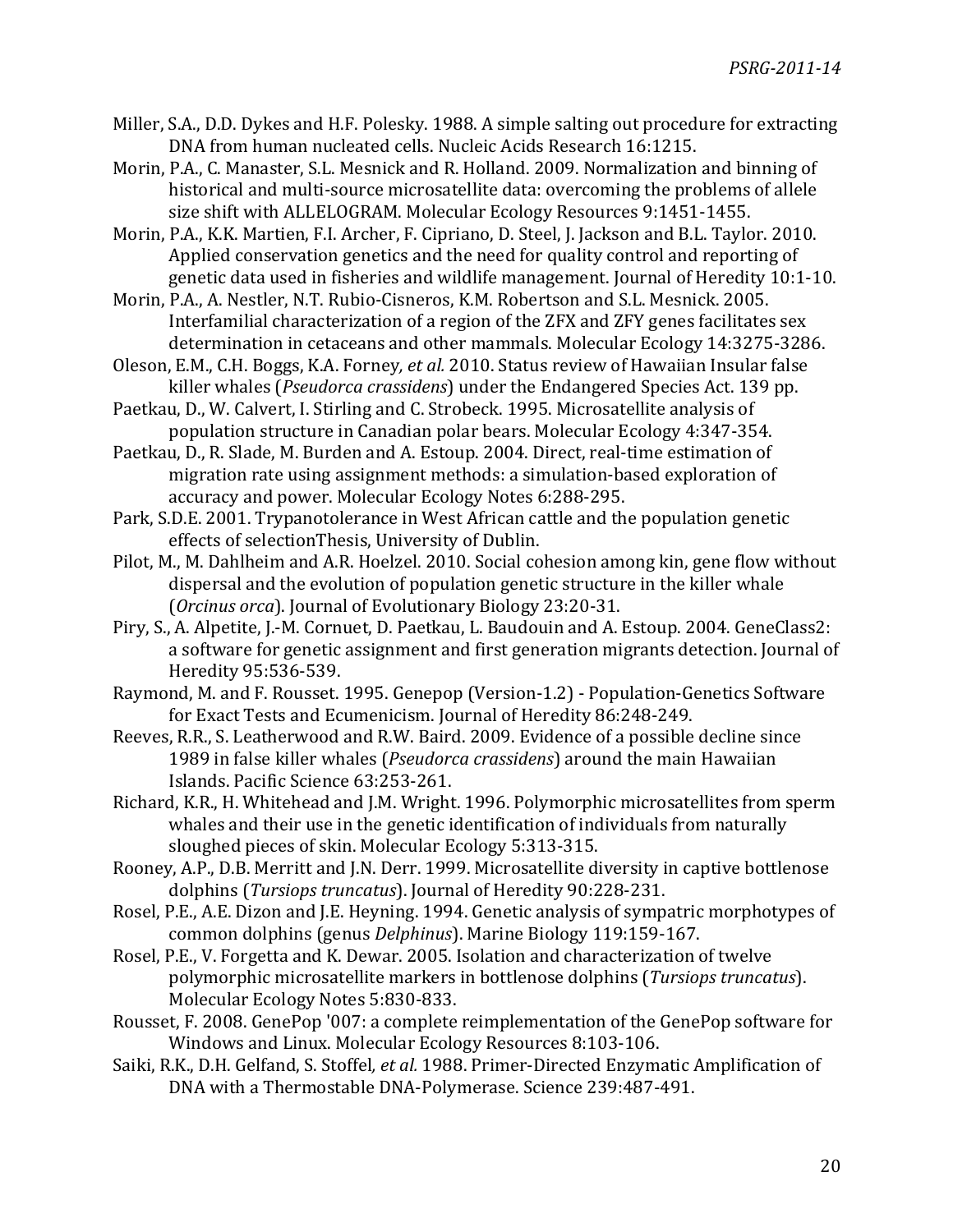- Tajima, F. 1989. Statistical method for testing the neutral mutation hypothesis by DNA polymorphis. Genetics 123:585-595.
- Valsecchi, E. and W. Amos. 1996. MIcrosatellite markers for the study of cetacean populations. Molecular Ecology 5:151-156.
- Van Oosterhout, C., W.F. Hutchinson, D.P.M. Willis and P. Shipley. 2004. MICRO-CHECKER: software for identifying and correcting genotyping errors in microsatellite data. Molecular Ecology Notes 4:535-538.
- Waples, R.S. 2006. A bias correction for estimates of effective population size based on linkage disequilibrium at unlinked gene loci. Conservation Genetics 7:167-184.
- Waples, R.S. and C. Do. 2008. LDNe: a program for estimating effective population size from data on linkage disequilibrium. Molecular Ecology Resources 8:753-756.
- Waples, R.S. and P.E. Smouse. 1990. Gametic disequilibrium analysis as a means of identifying mixtures of salmon populations. American Fisheries Society Symposium 7:439-458.
- Weir, B.S. and C.C. Cockerham. 1984. Estimating F-Statistics for the Analysis of Population-Structure. Evolution 38:1358-1370.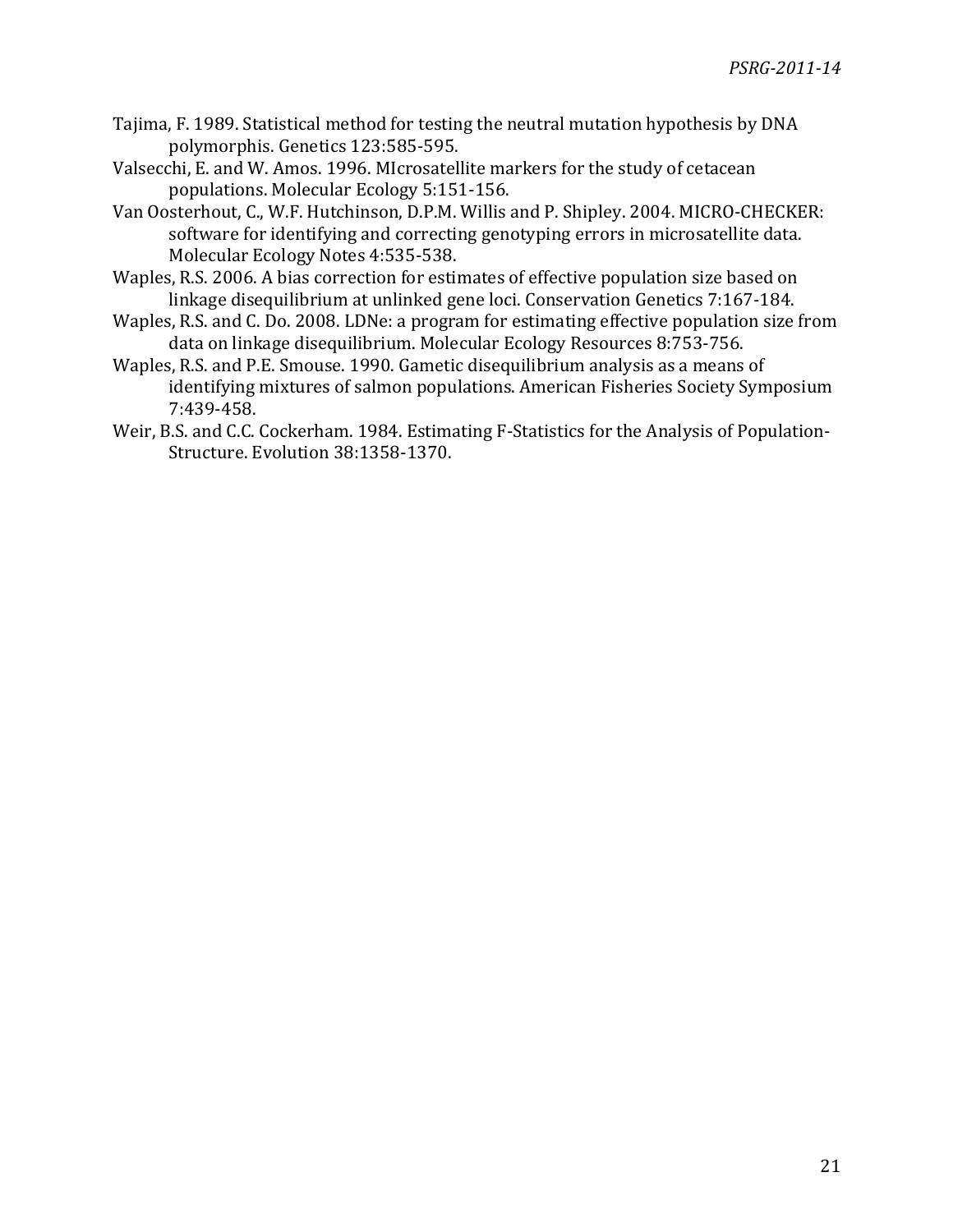# **Supplemental Material**

Table S1. Parent/offspring pairs identified with high confidence by Cervus. For those pairs in which the relative ages of the individuals could be determined from photographic and sighting data, the ID of the individual identified as the parent is in bold. The first six columns provide the sample identification numbers, sex, and haplotype for the two individuals in the pair. The columns labeled 'Soc1' and 'Soc2' give the social group affiliation for MHI individuals. A blank indicates that the social cluster affiliation is unknown, while 'NWHI' indicates the individual is from the NWHI population. 'Loci' indicates the number of microsatellite loci at which both individuals were scored and could therefore be compared and 'Mis-match' indicates the number of loci at which the two individuals do not share at least one allele. Mismatches can occur due to mutation, genotyping error, or incorrect assignment of parentage.

| ID1   | ID2    | Sex1           | Sex2           | Hap1           | Hap2           | Soc1           | Soc <sub>2</sub> | Loci | Mis-             |
|-------|--------|----------------|----------------|----------------|----------------|----------------|------------------|------|------------------|
|       |        |                |                |                |                |                |                  |      | match            |
| 18945 | 75677  | $\overline{F}$ | $\overline{F}$ | $\overline{2}$ | $\overline{2}$ | $\mathbf{1}$   | $\overline{1}$   | 13   | $\mathbf{1}$     |
| 18954 | 33907  | M              | M              | $\mathbf{1}$   | $\mathbf{1}$   |                | 3                | 16   | $\boldsymbol{0}$ |
| 18955 | 91083  | $\overline{F}$ | M              | $\mathbf{1}$   | $\mathbf{1}$   |                |                  | 16   | $\overline{0}$   |
| 23316 | 23321  | M              | ${\bf F}$      | $\mathbf{1}$   | $\mathbf{1}$   | $\mathbf{1}$   | $\overline{1}$   | 16   | $\boldsymbol{0}$ |
| 23316 | 98746  | M              | M              | $\mathbf{1}$   | $\overline{c}$ | $\mathbf{1}$   | $\overline{2}$   | 16   | $\overline{0}$   |
| 23317 | 91277  | M              | F              | $\mathbf{1}$   | $\mathbf{1}$   | $\mathbf{1}$   |                  | 13   | $\overline{0}$   |
| 23317 | 92256  | M              | M              | $\mathbf{1}$   | $\mathbf{1}$   | $\mathbf{1}$   | $\mathbf{1}$     | 15   | $\boldsymbol{0}$ |
| 23318 | 30078  | $\overline{F}$ | M              | $\overline{2}$ | $\overline{2}$ | $\mathbf{1}$   |                  | 15   | $\boldsymbol{0}$ |
| 23318 | 75666  | F              | F              | $\overline{2}$ | $\overline{2}$ | $\mathbf{1}$   |                  | 16   | $\overline{0}$   |
| 23320 | 98738  | $\mathbf F$    | M              | $\overline{2}$ | $\overline{2}$ | $\mathbf{1}$   | $\mathbf{1}$     | 16   | $\boldsymbol{0}$ |
| 27453 | 27454  | F              | ${\bf F}$      | $\mathbf{1}$   | $\mathbf{1}$   | 3              |                  | 16   | $\overline{0}$   |
| 30072 | 98743  | F              | ${\bf F}$      | $\mathbf{1}$   | $\mathbf{1}$   |                | $\overline{2}$   | 16   | $\boldsymbol{0}$ |
| 30073 | 23321  | M              | ${\bf F}$      | $\mathbf{1}$   | $\mathbf{1}$   | $\overline{2}$ | $\overline{1}$   | 16   | $\mathbf{1}$     |
| 30077 | 49054  | M              | ${\bf F}$      | $\mathbf{1}$   | $\mathbf{1}$   |                |                  | 15   | $\mathbf{1}$     |
| 30077 | 102483 | M              | M              | $\mathbf{1}$   | $\mathbf{1}$   |                | 3                | 14   | $\boldsymbol{0}$ |
| 30081 | 49049  | F              | M              | $\mathbf{1}$   | $\mathbf{1}$   |                |                  | 13   | $\boldsymbol{0}$ |
| 33886 | 45932  | M              | M              | $\mathbf{1}$   | $\mathbf{1}$   | 3              | 3                | 16   | $\boldsymbol{0}$ |
| 33886 | 75666  | M              | ${\bf F}$      | $\mathbf{1}$   | $\overline{2}$ | 3              |                  | 16   | $\mathbf{1}$     |
| 33887 | 123188 | F              | ${\bf F}$      | $\mathbf{1}$   | $\mathbf{1}$   | 3              | 3                | 12   | $\overline{2}$   |
| 33888 | 30078  | F              | M              | $\mathbf{1}$   | $\overline{2}$ | 3              |                  | 14   | $\boldsymbol{0}$ |
| 33890 | 30078  | ${\bf F}$      | M              | $\mathbf{1}$   | $\overline{2}$ | 3              |                  | 15   | $\boldsymbol{0}$ |
| 33890 | 123188 | F              | ${\bf F}$      | $\mathbf{1}$   | $\mathbf{1}$   | 3              | 3                | 15   | $\overline{0}$   |
| 33892 | 33909  | $\overline{F}$ | M              | $\mathbf{1}$   | $\mathbf{1}$   | 3              | 3                | 14   | $\boldsymbol{0}$ |
| 33895 | 45932  | ${\bf F}$      | M              | $\mathbf{1}$   | $\mathbf{1}$   | 3              | 3                | 16   | $\boldsymbol{0}$ |
| 33902 | 33908  | F              | M              | $\mathbf{1}$   | $\mathbf{1}$   | 3              | 3                | 16   | $\overline{2}$   |
| 33902 | 45928  | $\mathbf F$    | ${\bf F}$      | $\mathbf{1}$   | $\mathbf{1}$   | 3              | 3                | 15   | $\boldsymbol{0}$ |
| 33903 | 33904  | F              | M              | $\mathbf{1}$   | $\mathbf{1}$   | 3              |                  | 14   | $\boldsymbol{0}$ |
| 33907 | 98736  | M              | F              | $\overline{1}$ | $\overline{2}$ | 3              | $\mathbf{1}$     | 16   | $\boldsymbol{0}$ |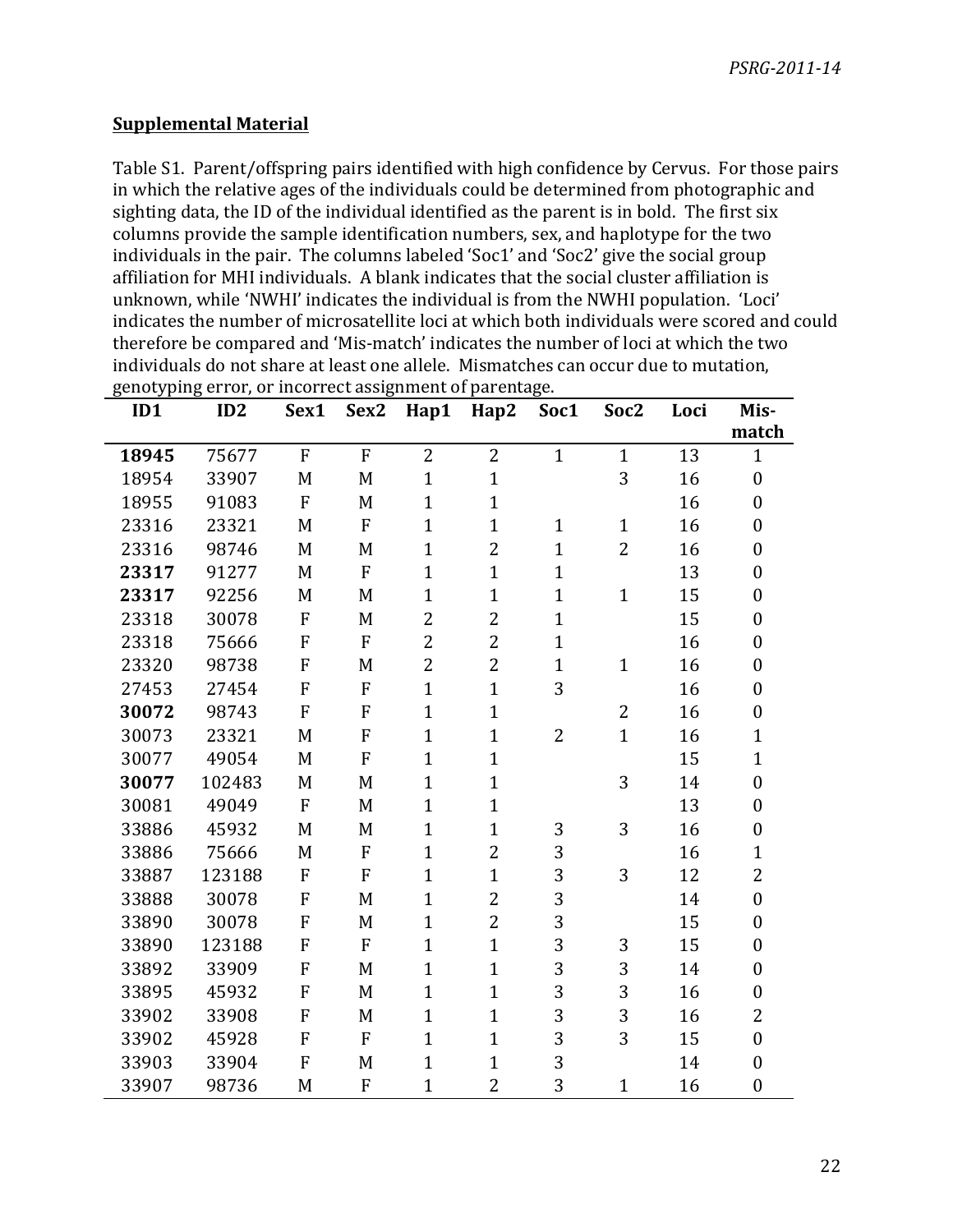| 45925  | 75666  | M         | ${\bf F}$      | 2              | $\overline{2}$ | $\overline{2}$ |                | 14 | $\boldsymbol{0}$ |
|--------|--------|-----------|----------------|----------------|----------------|----------------|----------------|----|------------------|
| 49044  | 30072  | ${\bf F}$ | ${\bf F}$      | $\overline{1}$ | $\mathbf{1}$   |                |                | 13 | $\mathbf{1}$     |
| 49046  | 49051  | F         | F              | $\overline{2}$ | $\overline{2}$ | $\overline{2}$ | $\overline{2}$ | 15 | $\mathbf{1}$     |
| 49047  | 30078  | ${\bf F}$ | M              | $\overline{2}$ | $\overline{2}$ |                |                | 14 | $\boldsymbol{0}$ |
| 49047  | 49051  | F         | $\overline{F}$ | $\overline{2}$ | $\overline{2}$ |                | 2              | 14 | $\mathbf{1}$     |
| 49051  | 98746  | F         | M              | $\overline{2}$ | $\overline{2}$ | $\overline{2}$ | $\overline{2}$ | 15 | $\boldsymbol{0}$ |
| 49052  | 98745  | M         | M              | 5              | $\overline{2}$ | $\overline{2}$ | $\overline{2}$ | 13 | $\boldsymbol{0}$ |
| 71016  | 71017  | M         | ${\bf F}$      | $\overline{c}$ | $\overline{2}$ | $\mathbf{1}$   | $\mathbf{1}$   | 16 | $\boldsymbol{0}$ |
| 75661  | 33886  | M         | M              | $\mathbf{1}$   | $\mathbf{1}$   | $\mathbf{1}$   | 3              | 16 | $\mathbf{1}$     |
| 75663  | 30078  | M         | M              | $\overline{2}$ | $\overline{2}$ | $\mathbf{1}$   |                | 15 | $\mathbf{1}$     |
| 75666  | 75677  | ${\bf F}$ | $\overline{F}$ | $\overline{2}$ | $\overline{2}$ |                | $\mathbf{1}$   | 16 | $\boldsymbol{0}$ |
| 75676  | 75679  | ${\bf F}$ | $\overline{F}$ | $\mathbf{1}$   | $\mathbf{1}$   | $\mathbf{1}$   | $\mathbf{1}$   | 16 | $\boldsymbol{0}$ |
| 75678  | 75679  | ${\bf F}$ | $\overline{F}$ | $\overline{1}$ | $\mathbf{1}$   | $\mathbf{1}$   | $\mathbf{1}$   | 16 | $\boldsymbol{0}$ |
| 75679  | 92256  | ${\bf F}$ | M              | $\mathbf{1}$   | $\mathbf{1}$   | $\mathbf{1}$   | $\mathbf{1}$   | 16 | $\boldsymbol{0}$ |
| 91276  | 91277  | ${\bf F}$ | $\overline{F}$ | $\overline{1}$ | $\mathbf{1}$   |                |                | 14 | $\boldsymbol{0}$ |
| 91284  | 18938  | M         | F              | $\overline{1}$ | $\mathbf{1}$   |                |                | 14 | $\mathbf{1}$     |
| 91284  | 23317  | M         | M              | $\overline{1}$ | $\mathbf{1}$   |                | $\mathbf{1}$   | 14 | $\boldsymbol{0}$ |
| 98732  | 98737  | ${\bf F}$ | $\overline{F}$ | $\overline{2}$ | $\overline{2}$ | $\mathbf{1}$   | $\mathbf{1}$   | 16 | $\boldsymbol{0}$ |
| 98740  | 30078  | ${\bf F}$ | M              | $\overline{1}$ | $\overline{2}$ | $\mathbf{1}$   |                | 15 | $\boldsymbol{0}$ |
| 98743  | 102485 | ${\bf F}$ | M              | $\mathbf{1}$   | $\mathbf{1}$   | $\overline{2}$ | 3              | 16 | $\boldsymbol{0}$ |
| 98744  | 30078  | M         | M              | $\mathbf{1}$   | $\overline{2}$ | $\overline{2}$ |                | 15 | $\boldsymbol{0}$ |
| 102500 | 23318  | M         | $\overline{F}$ | $\overline{1}$ | $\overline{2}$ | $\mathbf{1}$   | $\mathbf{1}$   | 16 | $\mathbf{1}$     |
| 102500 | 30078  | M         | M              | $\overline{1}$ | $\overline{2}$ | $\mathbf{1}$   |                | 15 | $\boldsymbol{0}$ |
| 123188 | 33907  | F         | M              | $\mathbf{1}$   | $\mathbf{1}$   | 3              | 3              | 15 | $\mathbf{1}$     |
| 102218 | 102219 | ${\bf F}$ | F              | $\overline{1}$ | $\mathbf{1}$   | <b>NWHI</b>    | <b>NWHI</b>    | 16 | $\boldsymbol{0}$ |
| 102222 | 102233 | F         | F              | $\overline{1}$ | $\mathbf{1}$   | <b>NWHI</b>    | <b>NWHI</b>    | 16 | $\boldsymbol{0}$ |
| 102223 | 102222 | M         | F              | $\mathbf{1}$   | $\mathbf{1}$   | <b>NWHI</b>    | <b>NWHI</b>    | 16 | $\boldsymbol{0}$ |
| 102224 | 102222 | M         | ${\bf F}$      | $\mathbf{1}$   | $\mathbf{1}$   | <b>NWHI</b>    | <b>NWHI</b>    | 16 | $\boldsymbol{0}$ |
| 102226 | 102218 | ${\bf F}$ | $\overline{F}$ | $\mathbf{1}$   | $\mathbf{1}$   | <b>NWHI</b>    | <b>NWHI</b>    | 16 | $\overline{2}$   |
| 102230 | 102233 | ${\bf F}$ | F              | $\mathbf{1}$   | $\mathbf{1}$   | <b>NWHI</b>    | <b>NWHI</b>    | 16 | $\boldsymbol{0}$ |
| 102436 | 102438 | ${\bf F}$ | F              | $\mathbf{1}$   | $\mathbf{1}$   | <b>NWHI</b>    | <b>NWHI</b>    | 16 | $\boldsymbol{0}$ |
| 102437 | 102438 | M         | F              | $\mathbf{1}$   | $\mathbf{1}$   | <b>NWHI</b>    | <b>NWHI</b>    | 16 | $\boldsymbol{0}$ |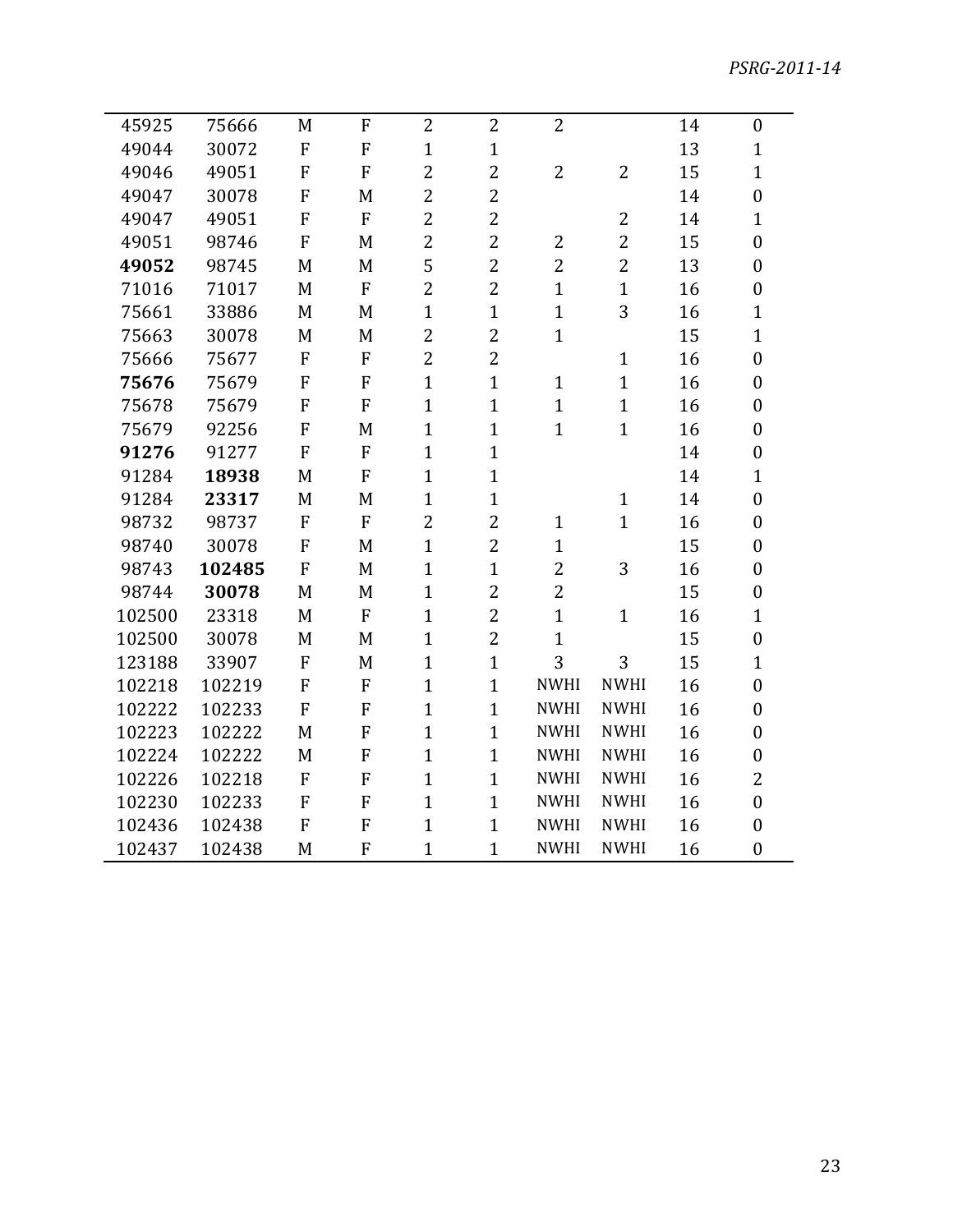Table S2. Stage categories of individuals based on photo-identification data. Categories are A=adult, SA=sub-adult and J=juvenile. Stages prefaced with P are probable categories. Stage categories given are for the most recent year seen, unless a year is noted in parentheses. The column labeled 'Basis' indicates the data on which the age determination is based. IC=in catalog more than eight years, M=markings, RS=Relative size in photographs with other individuals present, and W/C means with calf (year seen with calf in parentheses). Distinctiveness of the individual was rated as =very distinctive, 3=distinctive, 2=slightly distinctive, 1=not distinctive.

| ID    | First | Last | # years        | # times        | <b>Distinctiveness</b> | <b>Stage</b> | <b>Basis</b>   |
|-------|-------|------|----------------|----------------|------------------------|--------------|----------------|
|       | seen  | seen | seen           | seen           |                        | category     |                |
| 18945 | 1988  | 2010 | 9              | 21             | 4                      | A            | IC             |
| 18946 | 2000  | 2010 | 7              | 10             | 4                      | A            | IC             |
| 18954 | 2000  | 2000 | $\mathbf{1}$   | $\mathbf{1}$   | $\overline{2}$         | PA           | M              |
| 18955 | 2000  | 2008 | $\overline{2}$ | 3              | 3                      | A            | IC             |
| 23316 | 2001  | 2010 | 7              | 16             | 4                      | Α            | M / IC         |
| 23317 | 2001  | 2010 | 6              | 8              | 4                      | A            | IC             |
| 23318 | 2000  | 2010 | 5              | 13             | $\overline{2}$         | A            | IC, W/C (2008) |
| 23319 | 1990  | 2010 | 10             | 15             | 4                      | Α            | IC             |
| 23320 | 1999  | 2008 | 6              | 10             | 4                      | A            | IC             |
| 23321 | 2001  | 2010 | 6              | 15             | 4                      | A            | M, W/C (2006)  |
| 27453 | 2002  | 2010 | 3              | 3              | $\mathbf{1}$           | P A          | RS, W/C        |
| 30073 | 2002  | 2004 | $\overline{2}$ | $\overline{2}$ | 4                      | A            | M              |
| 33885 | 2003  | 2010 | 4              | 7              | 4                      | A            | M/RS           |
| 33886 | 2003  | 2003 | 1              | $\mathbf{1}$   | 4                      | Α            | M              |
| 33887 | 2003  | 2010 | 5              | 7              | 4                      | A            | RS, M          |
| 33888 | 2003  | 2010 | 4              | 6              | 3                      | P SA         | RS, M          |
| 33890 | 2002  | 2003 | 2              | $\mathbf{2}$   | $\mathbf{1}$           | P SA         | M              |
| 33892 | 2002  | 2003 | $\overline{2}$ | $\overline{2}$ | 4                      | A            | M              |
| 33895 | 2003  | 2010 | 5              | 7              | 3                      | A            | W/C (2009)     |
| 33898 | 2003  | 2010 | 5              | 8              | 3                      | P A          | RS, M          |
| 33899 | 2003  | 2007 | 3              | 4              | 3                      | A            | W/C (2007)     |
| 33902 | 2003  | 2008 | 3              | 4              | 3                      | P SA         | M              |
| 33903 | 2003  | 2010 | 5              | 6              | 4                      | A            | M/RS           |
| 33905 | 2003  | 2010 | 4              | 4              | 3                      | PA           | <b>RS</b>      |
| 33906 | 2003  | 2009 | 4              | 5              | 3                      | A            | M              |
| 33907 | 2003  | 2004 | $\overline{2}$ | $\overline{2}$ | 3                      | Α            | M              |
| 33908 | 2003  | 2010 | 5              | 9              | 4                      | A            | RS, M          |
| 33909 | 2003  | 2004 | $\overline{2}$ | $\overline{2}$ | 4                      | P A          | M              |
| 41286 | 2001  | 2010 | 7              | 10             | 4                      | Α            | IC             |
| 45925 | 1986  | 2010 | 6              | 6              | 4                      | A            | IC             |
| 45928 | 2003  | 2010 | 4              | 5              | 4                      | A            | RS, M          |
| 45932 | 2003  | 2010 | 4              | 5              | 4                      | A            | M              |
| 49043 | 2005  | 2010 | 2              | $\mathbf{2}$   | 4                      | PA           | M              |
| 49046 | 2005  | 2010 | 2              | $\overline{2}$ | 4                      | A            | RS, M          |
| 49048 | 2002  | 2009 | 3              | 3              | 3                      | ΡJ           | M              |
| 49050 | 2004  | 2008 | 3              | 3              | 4                      | Α            | M              |